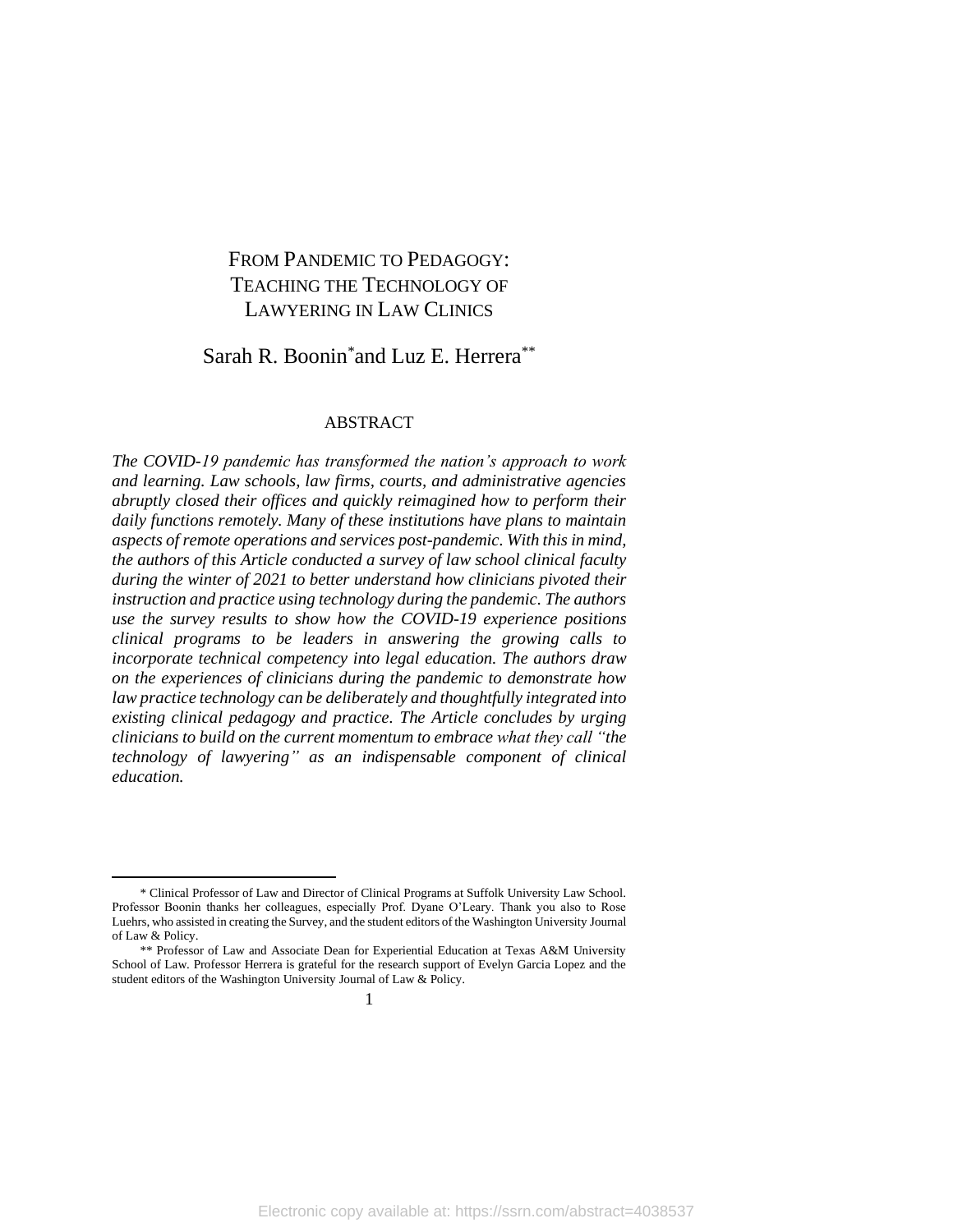#### <span id="page-1-0"></span>FROM PANDEMIC TO PEDAGOGY

In March 2020, the COVID-19 pandemic upended work, school, family units, and lives throughout the U.S. <sup>1</sup> Law schools across the country shut down their physical campuses and in a matter of days pivoted to online learning.<sup>2</sup> Law firms, courts, and administrative agencies abruptly closed their offices and quickly reimagined how to perform their daily functions remotely.<sup>3</sup> Straddling the worlds of legal education and legal practice, law school clinical programs almost universally deployed technology to transform their pedagogy and practices in the middle of the pandemic, adopting both online instruction and remote legal service delivery.<sup>4</sup>

Law firms, courts, administrative agencies, and other sites of adjudication have plans to maintain aspects of remote operations and services.<sup>5</sup> Lawyers, judges, and other legal service providers, who have gained efficiencies in leveraging technology, will likewise maintain much

<sup>1.</sup> *See generally* Kim Parker, Juliana Menasce Horowitz & Rachel Minkin, *How the Corona Virus Has – and Hasn't – Changed the Way Americans Work*, PEW RSCH. CTR. (Dec. 9, 2020), https://www.pewresearch.org/social-trends/2020/12/09/how-the-coronavirus-outbreak-has-and-hasntchanged-the-way-americans-work/ [https://perma.cc/ZZ4E-XN79].

<sup>2.</sup> *See* Andrew Smalley, *Higher Education Responses to Coronavirus (COVID-19)*, NAT'L CONF. of STATE LEGISLATURES (Mar. 22, 2021), https://www.ncsl.org/research/education/highereducation-responses-to-coronavirus-covid-19.aspx [https://perma.cc/EZT6-K5C6] (noting that during the spring of 2020 more than 1,300 U.S. colleges and universities moved to fully online instruction, and by fall 2020, only 27% offered fully or primarily in-person instruction).

<sup>3.</sup> *See, e.g.*, *Courts' Responses to the COVID-19 Crisis*, BRENNAN CTR. FOR JUST. (Sept. 10, 2020), https://www.brennancenter.org/our-work/research-reports/courts-responses-covid-19-crisis [https://perma.cc/F7W9-WXRN] (tracking policies of federal and state courts in response to COVID-19); *Adapt or Fail: Industry Changes Law Firms Can't Afford to Ignore*, LAW TECH. TODAY (Nov. 25, 2020), https://www.lawtechnologytoday.org/2020/11/adapt-or-fail-industry-changes-law-firms-cantafford-to-ignore/ [https://perma.cc/ZN4E-77SX] (Eighty percent of law firms surveyed transitioned to fully or partially remote practice, and 70% anticipate COVID-19 will have lasting impacts on how they operate moving forward.).

<sup>4.</sup> We use the term "clinic" or "clinical program" to refer to in-house clinics, community-based clinics, and externship programs as defined by ABA Standard 304(c). *See* AM. BAR ASS'N STANDARDS AND RULES OF PROC. FOR APPROVAL OF LAW SCHOOLS 2020-2021, at 17 (2020), https://www.americanbar.org/content/dam/aba/administrative/legal\_education\_and\_admissions\_to\_the \_bar/standards/2020-2021/2020-21-aba-standards-and-rules-chapter3.pdf. We use the term "clinician" to refer to clinical faculty and staff who supervise and teach students in law school clinic or externship programs.

<sup>5.</sup> *Guiding Principles for Post-Pandemic Court Technology*, NAT'L COUNCIL OF STATE COURTS (July 16, 2020), https://www.ncsc.org/\_\_data/assets/pdf\_file/0014/42332/Guiding-Principlesfor-Court-Technology.pdf [https://perma.cc/SKT2-R6J2].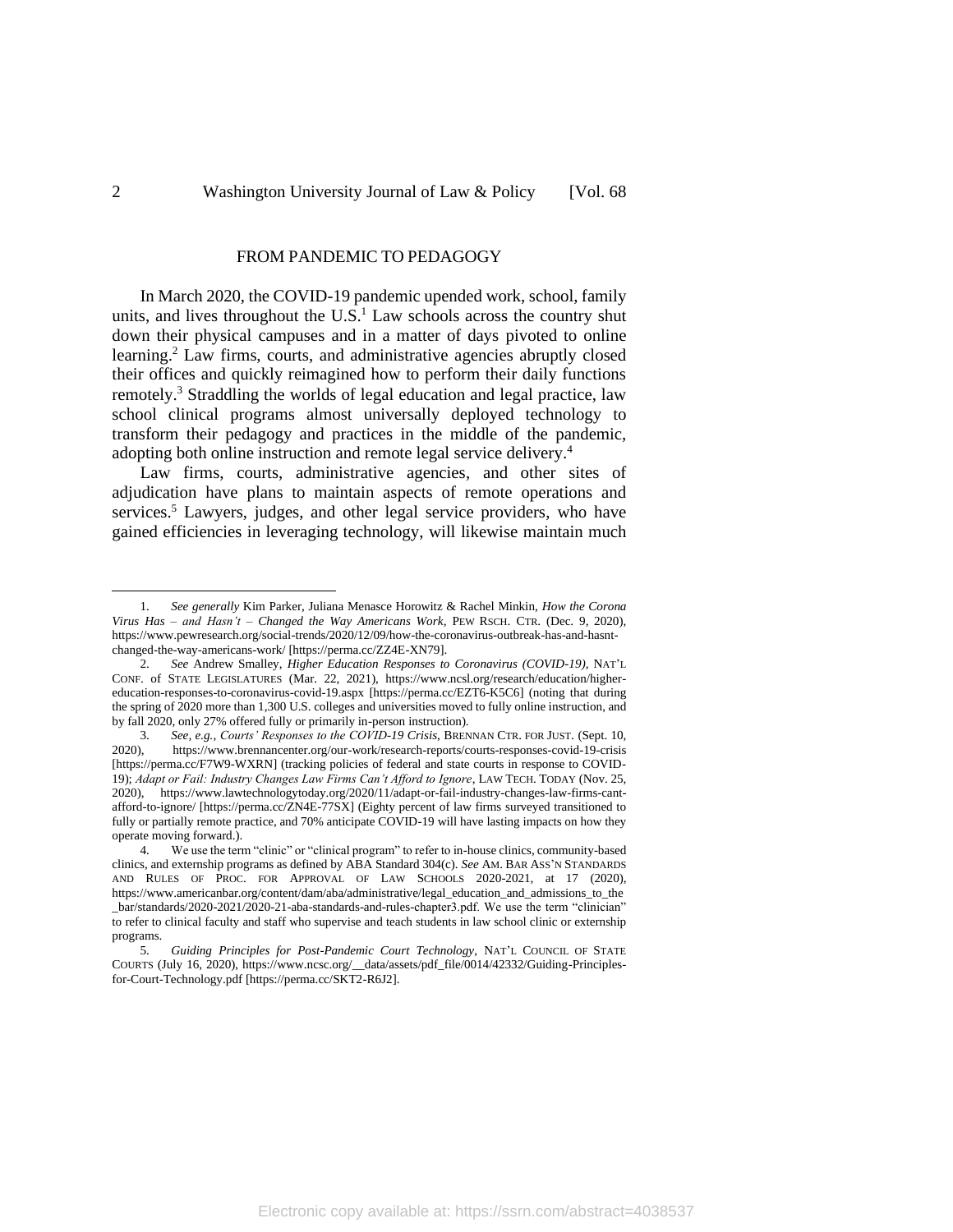of this technology post-pandemic. 6 Institutions of higher education are reexamining their teaching models, offering more online and hybrid learning opportunities, and adapting their curricula to ensure students are prepared to enter partially or substantially remote workplaces.<sup>7</sup> Law school clinical and externships programs—which exist at the intersection of law practice and legal education—will also be expected to adapt broadly and permanently to these changes.

To better understand how clinicians pivoted their teaching and practices to incorporate more technology during the pandemic, we launched an online survey of clinical faculty during the winter of 2021, in the midst of the pandemic experience. The survey received 121 responses from clinicians in 31 states and Puerto Rico. It revealed that the experiment in remote clinical education and practice was widespread and proved largely successful. This experience positions clinical programs to meet the growing calls to expand their use of technology going forward and to incorporate technology more deliberately and thoughtfully into pedagogy and practice.<sup>8</sup>

<sup>6.</sup> Robert Ambrogi, a legal technologist and journalist, anticipates that the pandemic has permanently altered law practice in seven ways: "1. Lawyers will no longer see technology as something to be feared . . . 2. Lawyers will no longer see innovation as a threat to the 'guild'. . . 3. Regulatory reform will accelerate . . . 4. Courts will accelerate innovation and online services . . . 5. More legal services will be delivered remotely and online . . . 6. Law firms will reduce their physical footprints . . . [and] 7. Legal education will be revamped." *See* Robert Ambrogi, *7 Ways the Pandemic Will Forever Change Law Practice*, ABOVE THE LAW (Apr. 27, 2020, 11:50 AM), https://abovethelaw.com/ 2020/04/7-ways-the-pandemic-will-forever-change-law-practice/?rf=1 [https://perma.cc/5JPF-2968].

<sup>7.</sup> Prior to the pandemic, ABA Standard 306 permitted accredited law schools to offer up to one-third of a student's credits online, barring a variance for the law school. During the pandemic, the ABA modified its approach to distance learning to allow law schools to proceed with fully remote education but otherwise maintained the one-third online credit rule. *See* Memorandum from the Am. Bar Association's Council of the Section of Legal Educ. and Admissions to the Bar (May 15, 2020), https://images.law.com/contrib/content/uploads/documents/400/20-memo-on-recommendations-on-

distance-ed-process-final.pdf [https://perma.cc/3S8A-J2FD]. *See also Law Schools and the Global Pandemic*, THOMSON REUTERS INST., at 2, https://www.thomsonreuters.com/en-us/posts/wp-content/ uploads/sites/20/2020/12/Law-Schools-and-the-Global-Pandemic\_FINAL.pdf

<sup>[</sup>https://perma.cc/3DRA-BV3X] (survey of 2,897 law school students, faculty, and administrators in August 2020 finding that remote education "unearthed opportunities for law schools to take a step back and consider what the future of legal education might look like").

<sup>8.</sup> This meets the emerging consensus regarding best practices in clinical education, as described in Clinical Legal Education Association's *Building on Best Practices* compilation. *See* Conrad Johnson, *Technology in the Profession*, *in* BUILDING ON BEST PRACTICES: TRANSFORMING LEGAL EDUCATION IN A CHANGING WORLD 402 (Deborah Maranville et al. eds., 2015) (describing how law schools should "provide a safe, structured environment for students to explore the variety of ways that technology can assist lawyers in performing the basic tasks of gathering, managing and presenting information"); Michele Pistone & Warren Binford, *Use of Technology in Teaching*, *in* BUILDING ON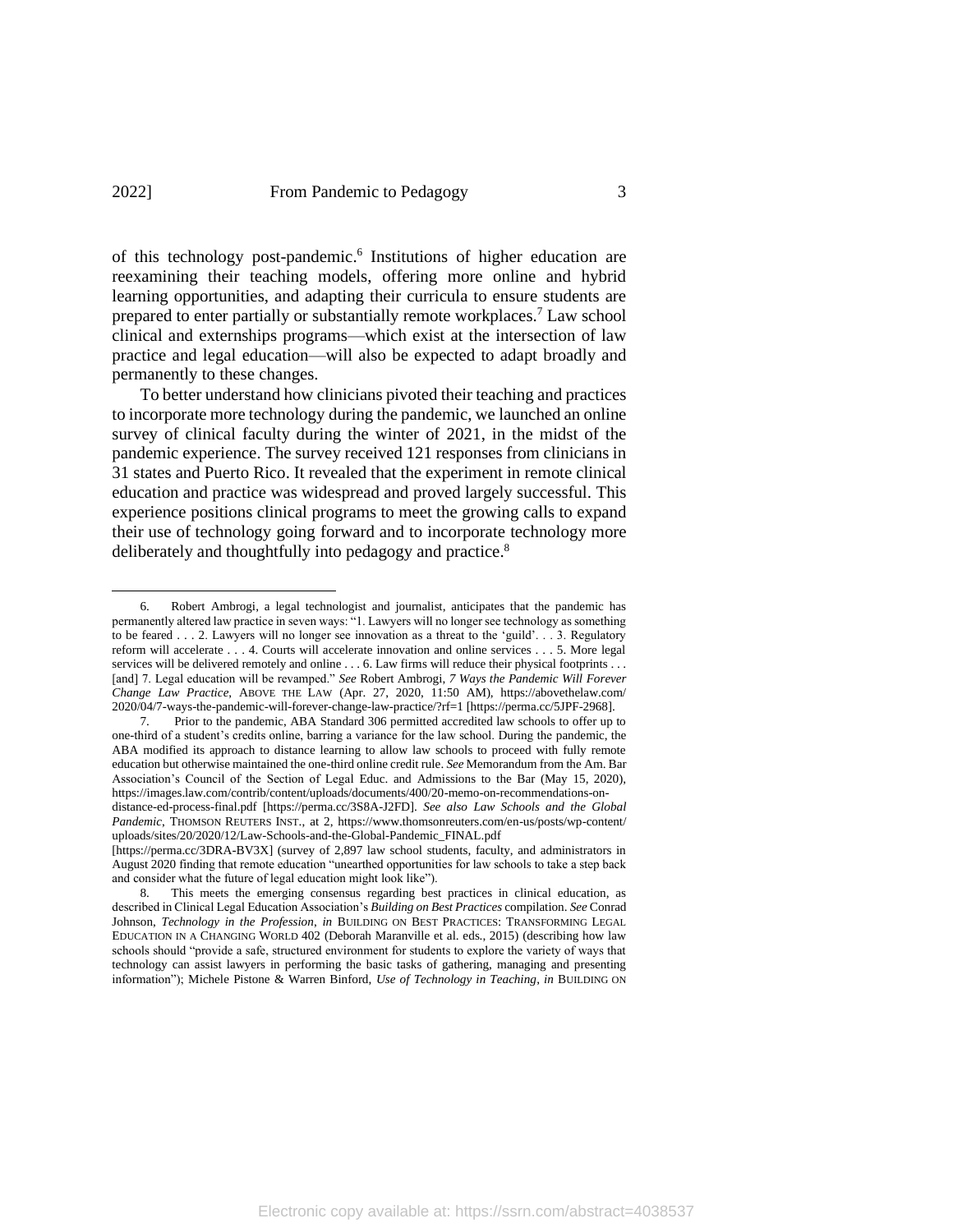Part I of this Article provides context for understanding the vital role technology played during the pandemic and will continue to play in clinical programs. It offers an overview of the common uses of technology in law practice, which we refer to as *the technology of lawyering*. 9 It further discusses how the ethical obligations of lawyering, and their inclusion by the American Bar Association (ABA) as core components of experiential education, render the technology of lawyering central to the project of clinical education in the twenty-first century. Part II discusses the survey methodology and key results. The findings illuminate clinical teaching and supervision models used during COVID-19, as well as the various law practice technologies utilized in clinics and externships to adapt to remote practice. Part III offers suggestions for clinicians looking to be more intentional about the use of technology in clinical programs. It describes how the deliberate and thoughtful integration of technology into clinical programs can support core goals and methodologies of clinical pedagogy and practice. It also discusses how clinic infrastructure can support the use of such technology. The Article concludes by urging clinicians to build on the current momentum to embrace the technology of lawyering as an indispensable component of clinical pedagogy and practice.

BEST PRACTICES,*supra*, at 129–39 (describing how law school educators can embrace new technologies in the classroom to enhance learning).

<sup>9.</sup> In this Article, we use the term "technology of lawyering" to refer to the tools of law practice management and other technologies used to enhance the delivery of legal services. *See* Johnson, *supra* note 8. It can be distinguished from the "technology of teaching," which can be used to describe classroom or teaching technologies (PowerPoint, online message boards, etc.) used to enhance content delivery and learning. *See* Pistone & Binford, *supra* note 8. *See also* Dyane L. O'Leary, *"Smart" Lawyering: Integrating Technology Competence into the Legal Practice Curriculum*, 19 UNIV. N.H. L. REV. 197, 202 (2021) (distinguishing her work on teaching students to be technologically competent from "teaching *with* technology," which focuses on distance education and other technologies as pedagogical tools).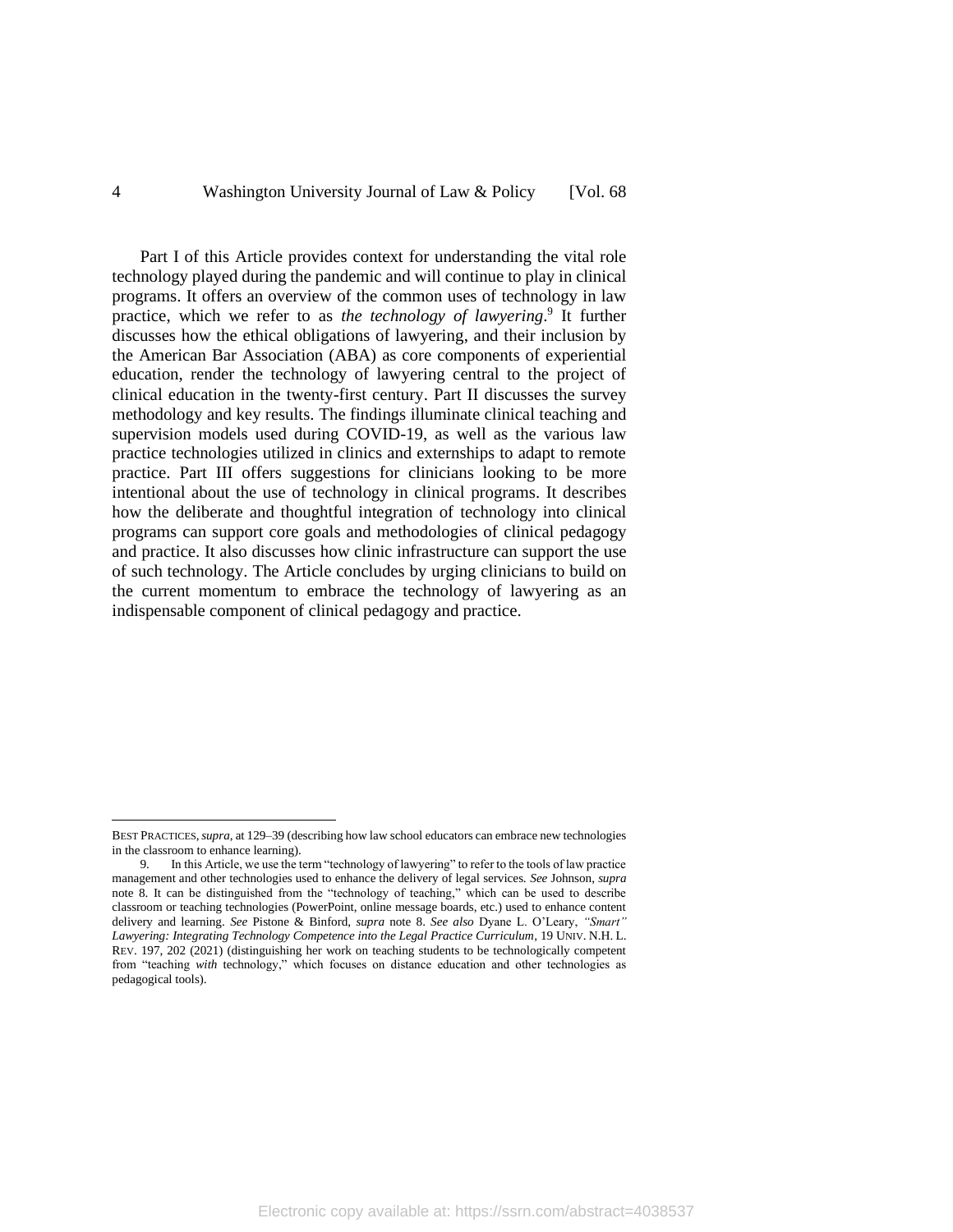## I. LOCATING TECHNOLOGICAL COMPETENCE WITHIN CLINICAL EDUCATION

To contextualize the results of our survey and subsequent recommendations, this Article begins by situating technological competence as a core learning objective within the clinical education framework. The technology of lawyering has seeped into every aspect of the legal field into which law graduates are entering. As new technologies have been employed in the practice of law, ethical standards for lawyers have evolved to mandate technological competence. Clinical programs, tasked with introducing students to the realities of practice, are already required to address this technical revolution.

### *A. The Technology of Lawyering*

Technology is not new to legal practice. Some federal and state codes were computerized as early as 1973, and Westlaw began putting full-text legal information on computers in 1978.<sup>10</sup> WordPerfect, Lotus, Windows, and the PC came online in the early and mid-1980s.<sup>11</sup> By the late 1980s, an increasing amount of legal content was accessible via CD-ROM, and by the mid-1990s, 87% of solo and small-firm lawyers used personal computers and  $23\%$  used email.<sup>12</sup> Over the past twenty years, the use of technology in legal practice has exploded into what we refer to as "*the technology of lawyering*."

Lawyers today leverage various technologies to serve clients more efficiently, improve law practice management, and enhance the reach and

<sup>10.</sup> Robert Ambrogi, *A Chronology of Legal Technology, 1842- 1995*, LAWSITES (Feb. 14, 2010), https://www.lawsitesblog.com/2010/02/chronology-of-legal-technology-1842.html [https:// perma.cc/EH3N-8HZ5]; *see also* Ronald W. Staudt & Andrew P. Medeiros, *Access to Justice and Technology Clinics: A 4% Solution*, 88 CHI.-KENT L. REV. 695, 700–02 (2013) (describing "relentless march of technological change and invention" that has impacted the practice since the 1970s); Rogelio Lasso, *From the Paper Chase to the Digital Chase: Technology and the Challenge of 21st Century Law Students*, 43 SANTA CLARA L. REV. 1, 4–12 (2002) (describing two major revolutions in communication over the past five hundred years: first, the transition from oral to text-based communication; and since the advent of the computer, the evolution from a "print-text to a hypertext society," involving electronic forms of text that allow interaction).

<sup>11.</sup> Ambrogi, *supra* note 10.

<sup>12.</sup> *Id.*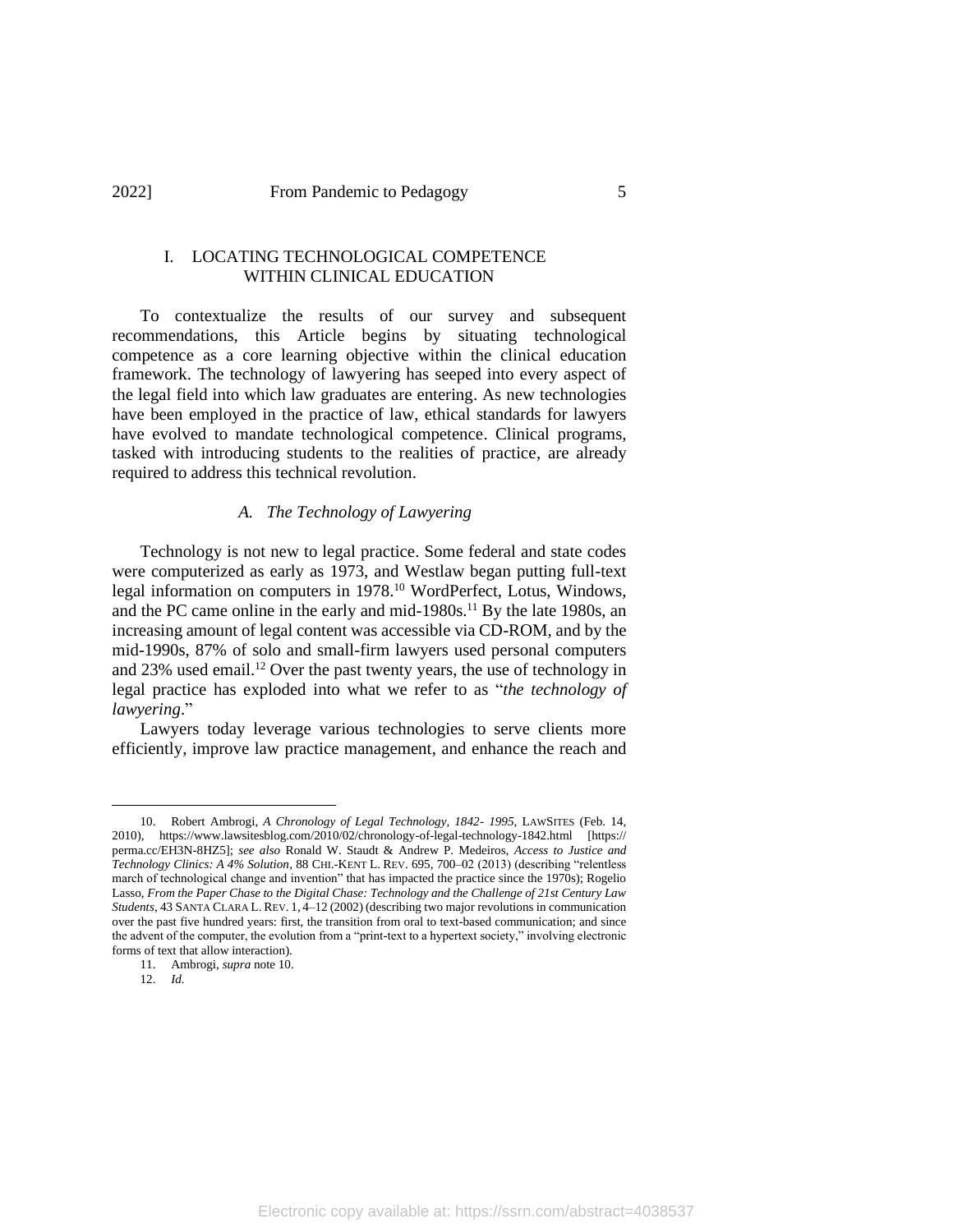accessibility of legal services.<sup>13</sup> For example, many if not most law firms now rely on remote computing access, law practice management systems, document storage and collaboration tools, e-mail and messaging apps, and videoconferencing. <sup>14</sup> In addition, many law firms use document automation to convert templatized documents into personalized legal instruments at low cost, such as leases, trusts, wills, and business contracts.<sup>15</sup> Legal services organizations use chat-bots and guided interviews to assist self-represented litigants in finding resources. <sup>16</sup> Litigators employ a number of tools in prelitigation, like e-discovery, and rely in litigation on complex visual and audio technologies to present evidence in an interactive format.<sup>17</sup> Technology is likewise impacting the economics of practice by incorporating artificial intelligence technology to conduct document review, analyze contracts, and conduct legal research, amongst other tasks.<sup>18</sup> The integration of data analytics into law practice also allows courts, firms, and other entities to aggregate individual case information to better understand, track, and analyze legal processes and their impacts.<sup>19</sup>

While the technology of lawyering has been steadily gaining prominence among a segment of lawyers, COVID-19 enabled it to permeate every facet of the legal profession. Lawyers who never considered themselves technologists were forced to rely on a broad range of technologies to maintain operations. Now, as the world haltingly returns to

<sup>13.</sup> *See generally* MATTHEW S. CORNICK, USING COMPUTERS IN THE LAW OFFICE (8th ed. 2019) (providing detailed guidance on a broad range of law practice technologies).

<sup>14.</sup> *See, e.g.*, Marc Lauritsen & Quinten Steenhuis, *Substantive Legal Software Quality: A Gathering Storm?*, *in* PROC. OF THE SEVENTEENTH INT'L CONF. ON ARTIFICIAL INTELLIGENCE 52–62 (2019) (describing a range of "interactive legal applications") (available at https://dl.acm.org/doi/10.11 45/3322640.3326706).

<sup>15.</sup> *See, e.g.*, Quinten Steenhuis & David Colarusso, *Digital Curb Cuts: Towards an Inclusive Open Forms Ecosystem*, AKRON L. REV. (forthcoming) (describing online automated legal service providers like LegalZoom, HelloDivorce, and Upsolve).

<sup>16.</sup> Rondald W. Staudt, *Technology for Justice Customers: Bridging the Digital Divide Facing Self-Represented Litigants*, 5 U. MD. L.J. OF RACE, RELIGION, GENDER & CLASS 71 (2005) (discussing the creation of A2J Author software for self-represented litigants funded by the Legal Services Corporation's Technology Initiative Grant).

<sup>17.</sup> Jana Friedman & T. Ray Guy, *Litigation Post-Pandemic: The View from Corporate Legal Departments*, 94 THE ADVOCATE 17 (2021).

<sup>18.</sup> Lauri Donahue, *A Primer on Using Artificial Intelligence in the Legal Profession*, JOLT DIGEST (Jan. 3, 2018), https://jolt.law.harvard.edu/digest/a-primer-on-using-artificial-intelligence-inthe-legal-profession [https://perma.cc/BS5N-M6HF] (explaining how artificial intelligence is being used in the legal profession).

<sup>19.</sup> *See, e.g.*, LEX MACHINA, https://lexmachina.com/ [https://perma.cc/SQ7B-VYKA]; *see also*  DATA-DRIVEN LAW: DATA ANALYTICS AND THE NEW LEGAL SERVICES 4–6 (Ed Walters ed., 2019).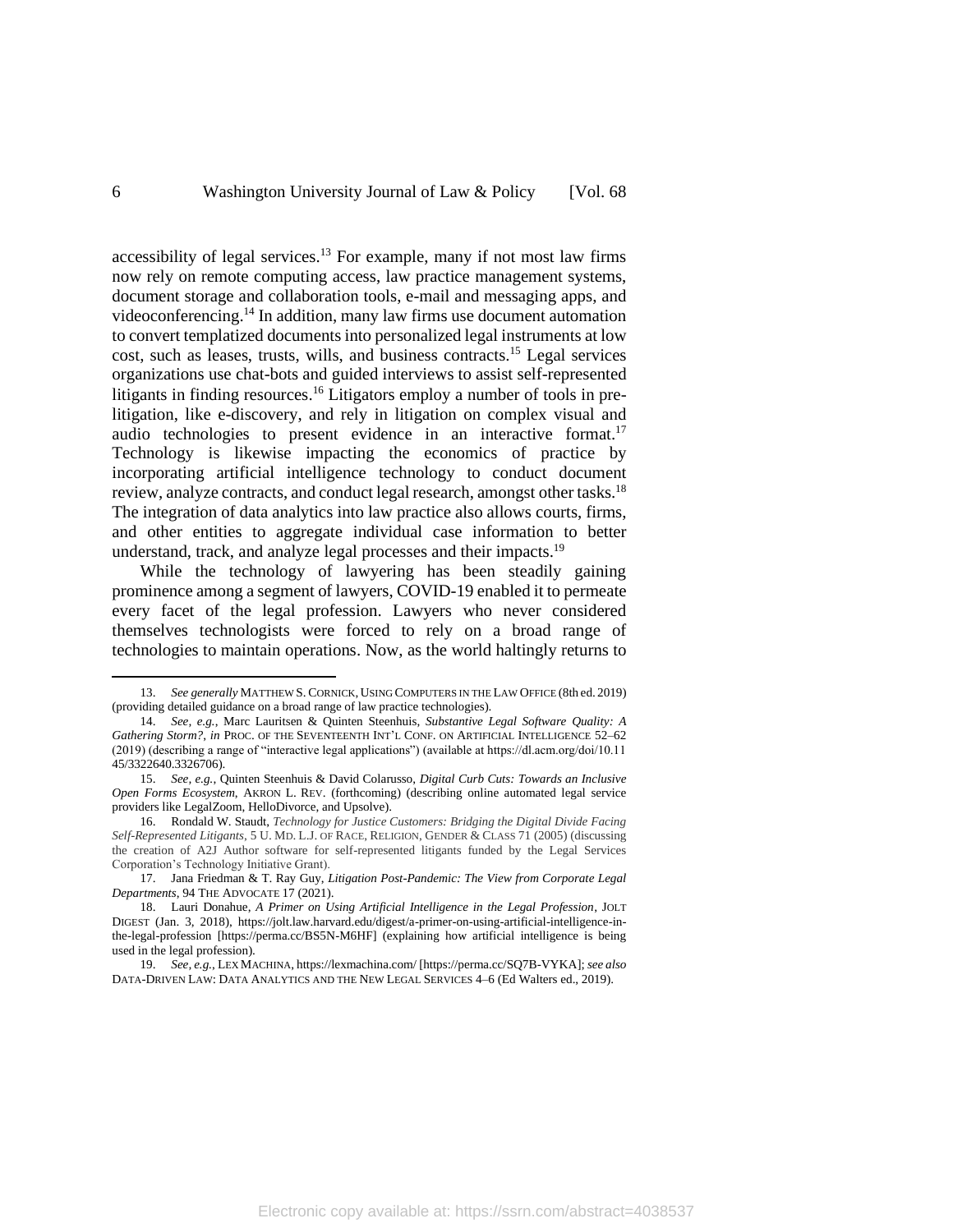## 2022] From Pandemic to Pedagogy 7

face-to-face interactions, the legal profession is unlikely to completely walk away from these adaptations. The technology of lawyering has gained a larger, permanent foothold in a far broader range of legal settings.<sup>20</sup>

#### *B. Ethical Imperative of Technological Competence*

The impact of technology on the ethical obligations of lawyers is now well established. Since the mid-1980s, the ABA has recognized the growing prominence of technology in the practice of law, helping educate lawyers on how to incorporate new technologies into their law practices while abiding by their ethical duties.<sup>21</sup> In 1999, the ABA issued Formal Opinion 99-413, clarifying the impact of unencrypted email on client confidentiality. <sup>22</sup> In 2009, the ABA created the Commission on Ethics 20/20 to examine and update the Model Rules of Professional Conduct in light of the growing presence of technology in law practice.<sup>23</sup> As a result of this work, the ABA added language to the Model Rules of Professional Conduct in 2012, explaining the need for lawyers to understand technology as a matter of competence. Comment 8 to Rule 1.1 of the ABA Model Rules of Professional Conduct addressing lawyer competence now states:

> To maintain the requisite knowledge and skill, a lawyer should keep abreast of changes in the law and its practice, *including the benefits and risks associated with relevant technology*, engage in continuing study and education and

<sup>20.</sup> Lyle Moran, *Legal Tech CEOs Urge Lawyers to Keep Innovating Beyond the COVID-19 Pandemic*, ABA JOURNAL (Mar. 9, 2021, 5:55 PM), https://www.abajournal.com/news/article/legaltech-ceos-urge-lawyers-to-keep-innovating-beyond-the-covid-19-pandemic [https://perma.cc/KN5M-N9ZZ].

<sup>21.</sup> Christy Burke, *LTO Spotlight: ABA Technology Resource Center (LTRC)*, LEGAL IT PRO. (June 19, 2012), https://www.legalitprofessionals.com/legal-it-columns/4379-lto-spotlight-aba-legaltechnology-resource-center-ltrc [https://perma.cc/5KHS-W48L]. The foundational ABA work on technology was led by the eLawyering Task Force, founded in 2000 to explore ways that lawyers engage with electronic and internet tools in their profession of legal services. *See James I. Keane Award*, AM. BAR ASS'N, https://www.americanbar.org/groups/law\_ practice/awards/keane-award/ (last visited Oct. 23, 2021)*.*

<sup>22.</sup> ABA Comm. on Ethics & Prof. Resp., Formal Op. 99-413 (1999).

<sup>23.</sup> Jamie S. Gorelick et al., *ABA Commission on Ethics 20/20: Introduction and Overview*, LEGAL ETHICS F. (2012), https://www.legalethicsforum.com/files/20120508\_ethics\_20\_20\_final\_hod\_ introdution\_and\_overview\_report.pdf. [https://perma.cc/SKR8-5S2U].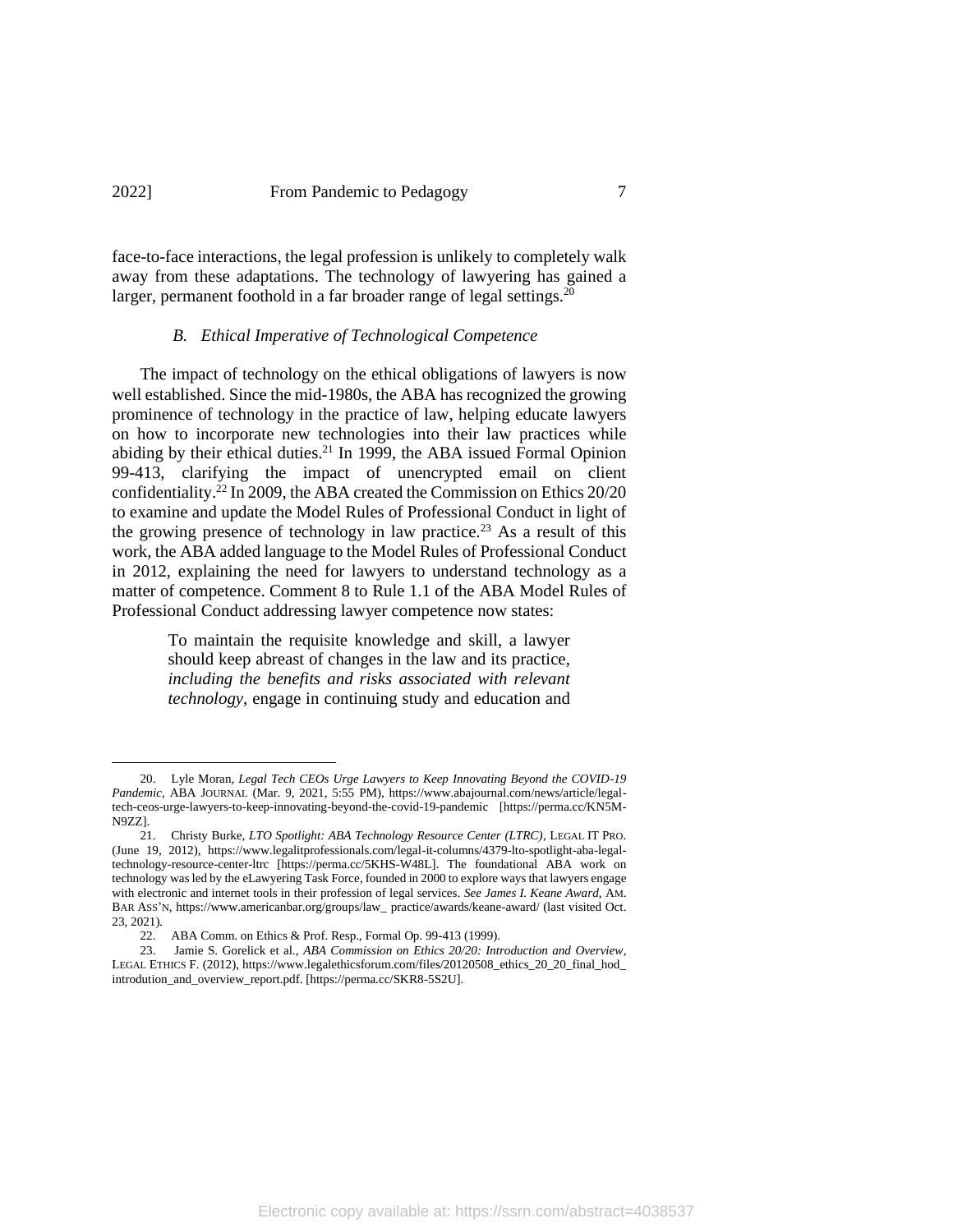comply with all continuing legal education requirements to which the lawyer is subject. $^{24}$ 

As of March 2021, thirty-eight states had adopted this or similar technological competence language.<sup>25</sup>

ABA Model Rule 1.6(c) on confidentiality was also modified to state that lawyers are responsible to "make reasonable efforts to prevent the inadvertent or unauthorized disclosure of, or unauthorized access to, information relating to the representation of a client."<sup>26</sup> ABA Model Rule 4.4(b) governs the receipt of inadvertently disclosed electronic information.<sup>27</sup> Rule 1.4, which governs the lawyer's duty to communicate with the client, was clarified to include the obligation to respond to all forms of client communication, including electronic communication.<sup>28</sup> In 2017, the ABA issued Formal Opinion 477R, providing guidance to lawyers on the transmission of information over the internet.<sup>29</sup> Today, the ABA Law Practice Division maintains the online Legal Technology Resource Center, which offers a wealth of resources to assist lawyers in engaging with technology in practice.<sup>30</sup>

A few states have gone beyond the adoption of the ABA model rules and comments on technology to require continuing legal education on aspects of legal technology.<sup>31</sup> In addition, there are state bar-supported

31. For example, in 2016, Florida was the first to institute three hours of continuing legal education in "approved technology programs" every three years. *See* Robert Ambrogi, *Florida Becomes First State to Mandate Tech CLE*, LAWSITES (Oct. 3, 2016),

<sup>24.</sup> MODEL RULES OF PROF. CONDUCT r. 1.1 cmt. 8 (ABA 2021) (emphasis added).

<sup>25.</sup> For a list of states that have adopted technological competence language similar to Rule 1.1, Comment 8, see AM. BAR ASS'N, https://www.americanbar.org/content/dam/aba/administrative/ professional\_responsibility/mrpc1-1-comment-8.pdf (last visited Jan. 11, 2021).

<sup>26.</sup> MODEL RULES OF PROF. CONDUCT r. 1.6(c) (ABA 2021).

<sup>27.</sup> MODEL RULES OF PROF. CONDUCT r. 4.4(b) (ABA 2021) ("A lawyer who receives a document or electronically stored information relating to the representation of the lawyer's client and knows or reasonably should know that the document or electronically stored information was inadvertently sent shall promptly notify the sender.").

<sup>28.</sup> ELLEN J. BENNETT & HELEN W. GUNNARSSON, ANNOTATED MODEL RULES OF PROFESSIONAL CONDUCT 59 (9th ed. 2019) (citing THE AMERICAN BAR ASSOCIATION, A LEGISLATIVE HISTORY 76–78 (Arthur Garwin ed., 2013)) (describing the evolution of the duty to keep clients informed). Other ABA Model Rules of Professional Conduct are also implicated by technology. *See, e.g.*, MODEL RULES OF PROF. CONDUCT r. 1.18 (ABA 2021) (governing the duty to online solicitations from prospective clients); MODEL RULES OF PROF. CONDUCT r. 5.1 (ABA 2021) (governing the responsibilities of supervisory lawyers to ensure technological competence of those they supervise).

<sup>29.</sup> ABA Comm. on Ethics & Prof. Resp., Formal Op. 477R (2017).

<sup>30.</sup> *See Legal Technology Resource Center*, AM. BAR ASS'N, https://www.americanbar.org/ groups/departments\_offices/legal\_technology\_resources/ (last visited Oct. 23, 2021).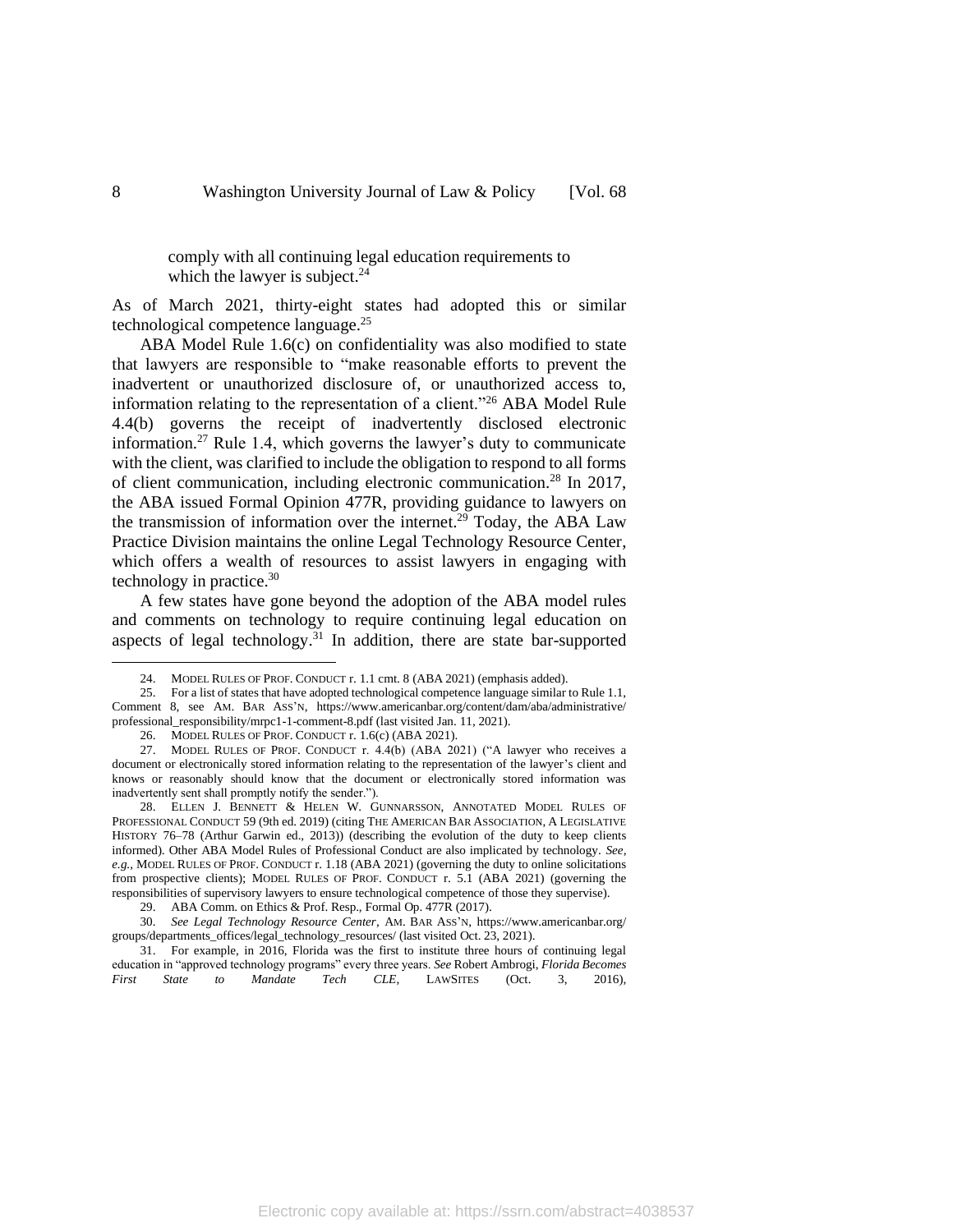<span id="page-8-0"></span>initiatives and nonprofit organizations that provide lawyers with law practice management and technology support.<sup>32</sup> Lawyers who handle personally identifiable information (PII), or personal health information (PHI), may have obligations to safeguard information under federal and state laws designed to protect personal information.<sup>33</sup> Technological literacy has become vital in a post-COVID legal world.

https://www.lawsitesblog.com/2016/10/florida-becomes-first-state-mandate-tech-cle.html

<sup>[</sup>https://perma.cc/59M8-HV58]. Also in North Carolina, lawyers must complete one unit of technology training per year. Robert Ambrogi, *North Carolina Becomes Second State to Mandate Technology Training for Lawyers*, LAWSITES (Dec. 5, 2018), https://www.lawsitesblog.com/2018/12/northcarolina-becomes-second-state-mandate-technology-training-lawyers.html [https://perma.cc/KS6H-DNRK].

<sup>32.</sup> A number of state bar associations also have resources to help lawyers with technology through their continuing legal education programs, online resources, and discount pricing. For example, the Florida Bar Association tested a Tech Support Helpline to assist lawyers that cannot afford I.T. staff with routine I.T. issues. *The Florida Bar Tech Support Helpline (BETA)*, LEGAL FUEL (May 20, 2021), https://www.legalfuel.com/the-florida-bar-tech-support-helpline-beta/ (last visited Oct. 23, 2021). In Massachusetts, the Law Office Management Assistance Program (LOMAP) offers guidance to Massachusetts lawyers on law practice technology, and is supported by IOLTA funds. *See* MASS. LOMAP, https://www.masslomap.org/ [https://perma.cc/5ACT-PQ94].

<sup>33.</sup> *See Summary of the HIPAA Security Rule*, U.S. DEP'T. OF HEALTH & HUM. SERVICES, https://www.hhs.gov/hipaa/for-professionals/security/laws-regulations/index.html

<sup>[</sup>https://perma.cc/HZE5-LWLT]; *see also* Brittany Stringfellow Otey, *Millennials, Technology, and Professional Responsibility: Training a New Generation in Technological Professionalism*, 37 J. LEGAL PROF. 199, 221**–**22 (2013) (reviewing state bar opinions and state privacy laws implicating law practice technology); TEX. HEALTH & SAFETY CODE ANN. § 181.001 (West 2012).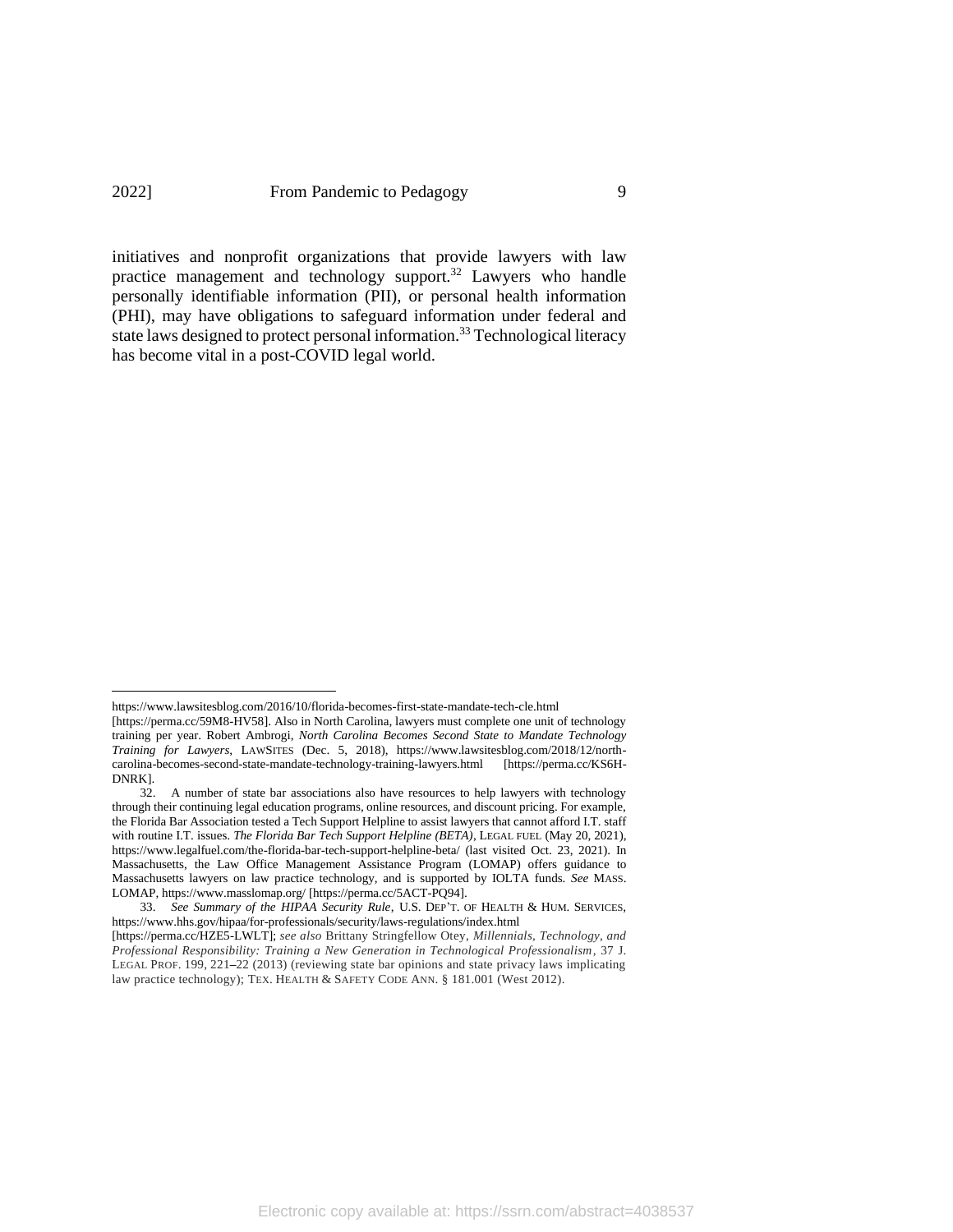## <span id="page-9-0"></span>*C. Technological Competence within the Clinical Curriculum*

For several decades now, law schools have faced increased pressure to prepare students for twenty-first century law practice.<sup>34</sup> One thread of literature on the topic trumpets the deployment of technology as a pedagogical tool in law school classrooms via interactive polling, dynamic slide presentations, blended and flipped classrooms, and other teaching innovations. <sup>35</sup> Other scholars have gone further, arguing that teaching law students technical skills and knowledge is fundamental to the law school curriculum.<sup>36</sup> In addition to ethical and data privacy obligations that require technological competency, the argument in favor of teaching legal technology is that the marketplace of the future will require attorneys who can translate between business, technology, and the law. <sup>37</sup> Technological

<sup>34.</sup> *See, e.g.*, Richard S. Granat & Stephanie Kimbro, *The Teaching of Law Practice Management and Technology in Law Schools: A New Paradigm*, 88 CHI.-KENT L. REV. 757 (2013) (arguing that current labor market conditions require graduates to understand law practice management and technology); Anthony Volini, *A Perspective on Technology Education for Law Students*, 36 SANTA CLARA HIGH TECH. L.J. 33 (2020) (arguing that law schools should teach "tech fluency" to law students); Oliver R. Goodenough, *Developing an E-Curriculum: Reflections on the Future of Legal Education and on the Importance of Digital Expertise*, 88 CHI.-KENT L. REV. 845 (2013) (urging more recognition and integration of "e-lawyering" in legal education); O'Leary, *supra* note 9, at 207–15 (explaining how and why law students need technological competence to stay competitive in a changing legal market).

<sup>35.</sup> *See, e.g.*, Hugh Gibbons, *Electronic Technology Provides a New Methodology for Teaching and Testing*, 52 J. LEGAL EDUC. 145 (2002) (describing "conversational interaction" using technology for peer instruction); Kristin B. Gerdy et al., *Expanding Our Classroom Walls: Enhancing Teaching and Learning through Technology*, 11 LEGAL WRITING: J. LEGAL WRITING INST. 263 (2005) (applying learning theory to integration of technology in the legal writing curriculum); Lasso, *supra* note 10 (examining strategies for law schools to use teaching technologies to meet the needs of twenty-first century student-centered learning); Peter Alldridge & Ann Mumford, *Gazing into the Future Through a VDU: Communications, Information Technology, and the Law Teaching*, 25 J.L. & SOC'Y 116 (1998) (arguing that technology has changed the way students communicate and learn).

<sup>36.</sup> *See* Johnson, *supra* note 8; Michele Pistone, *Law Schools and Technology: Where We Are and Where We Are Heading*, 65 J. LEGAL EDUC. 586 (2015) (discussing what is propelling law schools to incorporate more technology and offering an overview of prominent learning technologies).

<sup>37.</sup> *See* Volini, *supra* note 34, at 38; Simon Canick, *Infusing Technology Skills into the Law School Curriculum*, 42 CAP. UNIV. L. REV. 663, 666–67 (2014) (recognizing that even tech-savvy students lack skills in utilizing technology in legal practice, that many firms don't train lawyers in technology, and that enhanced technology skills for practice can help improve job prospects of law graduates); *see also* RICHARD E. SUSSKIND, THE END OF LAWYERS?: RETHINKING THE NATURE OF LEGAL SERVICES (2008) (arguing that lawyers will need to compete with disruptive technology that is transforming legal services into a commoditized product); Johnson, *supra* note 8, at 405–06 (citing employability as justification for teaching law practice technology in law schools).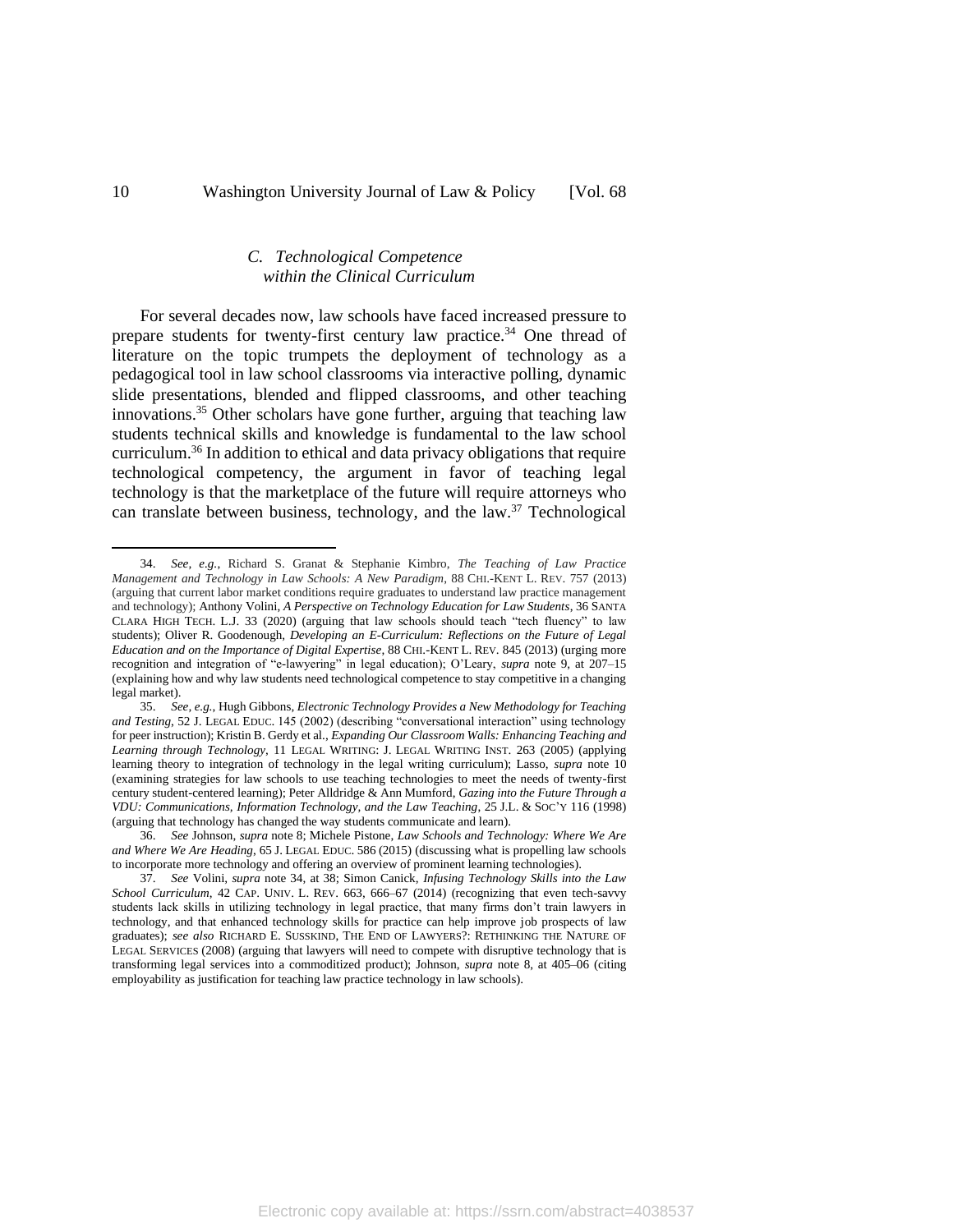<span id="page-10-0"></span>know-how is increasingly a seminal element of law student marketability and relevance.<sup>38</sup> Several law school programs have heeded the call, including Duke's Center on Law & Technology, Stanford's CodeX Center for Legal Informatics, and Suffolk Law School's Institute on Legal Innovation and Technology.<sup>39</sup> Legal technologists, academics, and others have developed a range of curricular recommendations and materials designed to help law schools teach technology and prepare students for an evolving legal practice.<sup>40</sup>

An important strand in this movement links teaching technological competence and experiential education.<sup>41</sup> Early pioneers in this movement include Conrad Johnson and Brian Donnelly of Columbia Law School's Digital Age Clinic, which allows students to develop technology solutions for public interest organizations and courts.<sup>42</sup> Legal technology and accessto-justice clinics, as well as experiential courses at law schools that focus on technology have since grown in number. <sup>43</sup> Several law schools have

40. *See, e.g.*, OLIVER R. GOODENOUGH & MARC LAURITSEN, EDUCATING THE DIGITAL LAWYER (2012) (collection of essays and resources for educators to teach digital lawyering); Pamela Lysaght & Danielle Istl, *Integrating Technology: Teaching Students to Communicate in Another Medium*, 10 J. LEGAL WRITING INST. 163 (2004) (describing legal writing curriculum that includes teaching students to use technology to communicate).

41. *See generally* BUILDING ON BEST PRACTICES, *supra* note 8 (published by the Clinical Legal Education Association and containing chapters on "Technology in the Profession" and "Use of Technology in Teaching"). *See, e.g.*, Stephen M. Johnson, *Teaching for Tomorrow: Utilizing Technology to Implement the Reforms of* McCrate*,* Carnegie*, and* Best Practices, 92 NEB. L. REV. 46 (2013) (arguing technology should play large role in implementing reforms in legal education, including experiential education); Robert Minarcin, *OK Boomer*–*The Approaching DiZruption of Legal Education by Generation Z*, 39 QUINNIPIAC L. REV. 29, 68–69 (2020) (describing the need for more experiential opportunities and infusion of technology in legal education).

<sup>38.</sup> Goodenough, *supra* note 34, at 874–75.

<sup>39.</sup> *See About the Center*, DUKE L. CTR. on L. & TECH., https://law.duke.edu/dclt/ [https://perma.cc/H9PA-K542]; *see also* CODEX: STANFORD CTR. FOR LEGAL INFORMATICS, https://law.stanford.edu/codex-the-stanford-center-for-legal-informatics/ [https://perma.cc/9ZSH-9YVX]; SUFFOLK UNIV. BOSTON, INST. ON LEGAL INNOVATION & TECH., https://sites.suffolk.edu /legaltech/ [https://perma.cc/HK4S-MCP8]; Canick, *supra* not[e 37,](#page-9-0) at 680 (listing leading law schools in teaching technology); Emily Janoski-Haehlen & Sarah Starnes, *The Ghost in the Machine: Artificial Intelligence in Law Schools*, 58 DUQ. L. REV. 3, 21–22 (2020) (survey of law schools and their legal technology curricula).

<sup>42.</sup> *See* Conrad Johnson & Brian Donnelly, *If Only We Knew What We Know*, 88 CHI.-KENT L. REV. 729, 730 (2013). In Columbia's Lawyering in the Digital Age Clinic, students work with non-profit organizations and the judiciary to leverage legal technology to meet clients' needs. *See About the Clinic*, LAWYERING IN THE DIGIT. AGE, http://blogs.law.columbia.edu/ldaclinic/about-the-clinic/ [https://perma.cc/4646-7REU].

<sup>43.</sup> *See* Janoski-Haehlen, *supra* note [39,](#page-10-0) at 22, 25–49 (noting that over forty law schools have clinics or legal technology labs that incorporate legal technology into the experience); *see also* Sheldon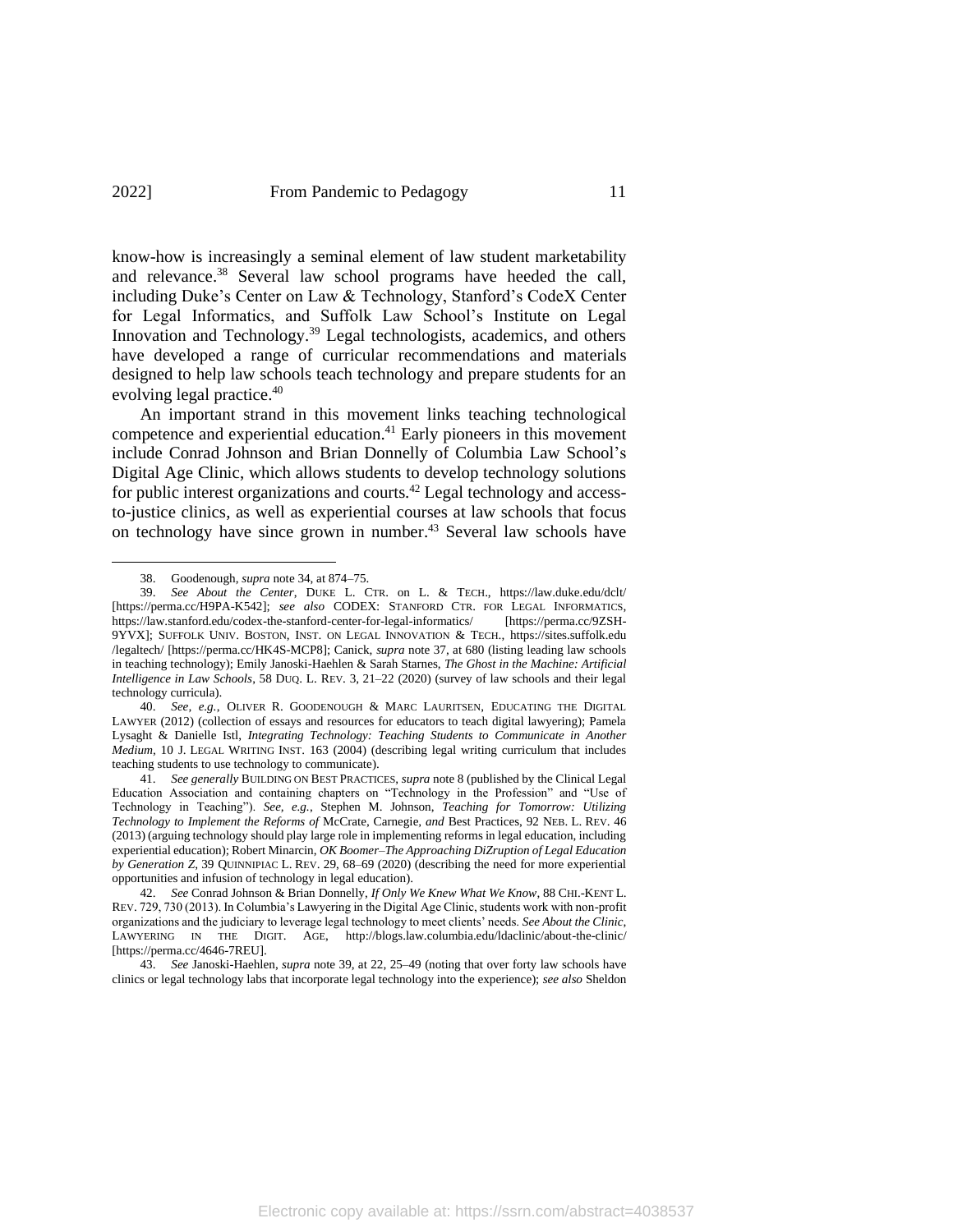<span id="page-11-0"></span>launched clinics in which students develop apps, online materials, host hackathons, and engage with other technology solutions for clients, pro se litigants, public interest organizations, and the courts.<sup>44</sup> In many of these programs, legal technology and/or innovation are the focus or primary methodology of the clinical work.<sup>45</sup> These efforts to teach technology within law schools have been at the vanguard of the legal technology revolution and have laid an important foundation for the instant project. <sup>46</sup> Nevertheless, until this past year, the explicit teaching of technology outside of technology- or innovation-focused clinical programs had been the exception, rather than the norm. $47$  Clinics and externships, which occupy the

46. Some of these legal technology clinics have also helped to spread the adoption of technology into other clinics. For example, after Suffolk's Legal Innovation and Technology (LIT) Lab launched, Suffolk's Clinical Programs launched the LIT Fellows program, through which student technologists are embedded in several other Suffolk clinics, taking on legal technology projects designed to serve those clinics' clients.

<span id="page-11-1"></span>Krantz & Michael Millemann, *Legal Education in Transition: Trends and Their Implications*, 94 NEB. L. REV. 1, 21–29 (2015) (describing examples of legal technology clinics).

<sup>44.</sup> There are a growing number of experiential courses that focus on preparing students to leverage technology in the practice of law. For example, Suffolk Law School's Legal Innovation and Technology Lab (LIT Lab) "allows students to work as part of a consultancy and research & development (R&D) shop focused on legal technology and data science work." LEGAL INNOVATION & TECH. LAB, https://suffolklitlab.org/ [https://perma.cc/H5QP-RQSZ]. Chicago-Kent's Justice & Technology Practicum teaches students about the "use of technology in the delivery of legal services to low-income litigants; the process of designing self-help resources at scale; and how emerging technology affects the ethical obligations of lawyers." *Justice and Technology Practicum*, CHI.-KENT COLLEGE OF L., https://www.kentlaw.iit.edu/courses/law-506-justice-and-technology-practicum [https://perma.cc/2X9M-QXQC]. Northeastern's NuLawLab combines the fields of art, design, and technology to prepare "legal inventors of the future." NULAWLAB, https://www.nulawlab.org/ [https://perma.cc/4AZE-44TW].

<sup>45.</sup> *See, e.g.*, NULAWLAB, *supra* not[e 44;](#page-11-0) LEGAL INNOVATION & TECH. LAB, *supra* note 44. Other clinical programs that focus on innovation and technology operate in the space of intellectual property. *See* Cynthia L. Dahl & Victoria F. Phillips, *Innovation and Tradition: A Survey of Intellectual Property and Technology Legal Clinics*, 25 CLINICAL L. REV. 95, 137 (2018) (describing how several intellectual property clinics engage in technology and innovation work).

<sup>47.</sup> *See* Johnson, *supra* note 8, at 400–01 (describing how legal education, including clinical education, has lagged in "providing students with the structure and perspective they need to practice competently using technology"). *See also* Robert R. Kuehn, Margaret Reuter & David A. Santacroce, *2019-20 Survey of Applied Legal Education*, CTR. FOR THE STUDY OF APPLIED LEGAL EDUC. (CSALE) 6–8 (2020) [hereinafter CSALE] (survey of 1,521 distinct law clinics offered in the 2019-20 academic year revealed 37 clinics with a focus on intellectual property and technology). One program that integrates legal technology is Suffolk's Accelerator to Practice (A2P) Program, in which students learn about and employ law practice technology to serve clients in fee-shifting cases. This practice is designed to prepare students to join or launch small or solo law practices serving average income clients. *See*  Jeffrey J. Pokorak, Ilene Seidman & Gerald M. Slater, *Stop Thinking and Start Doing: Three-Year Accelerator-to-Practice Program as a Market-Based Solution for Legal Education*, 43 WASH. U.J.L. & POL'Y 59 (2014).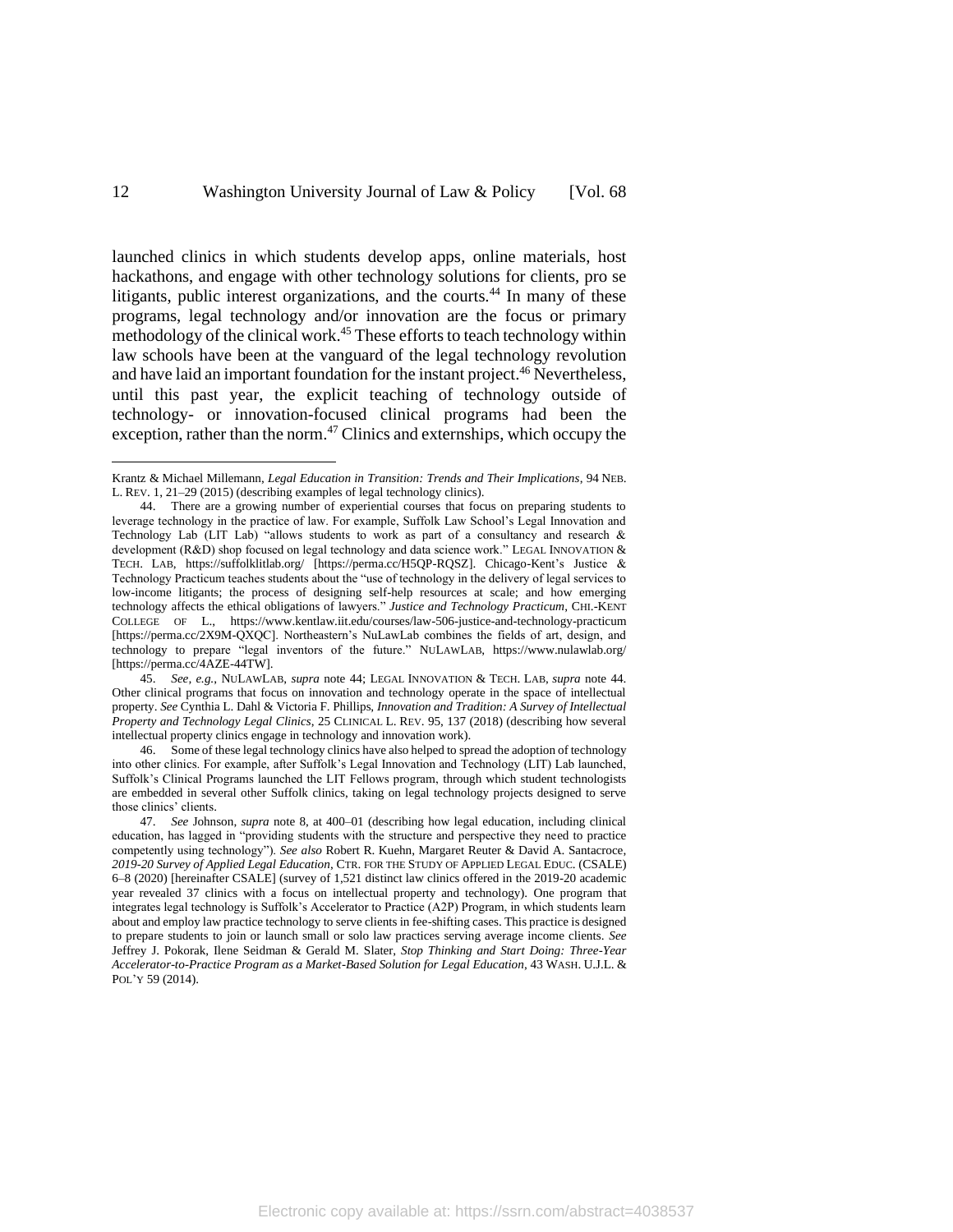nexus between legal education and legal practice, are uniquely situated and indeed compelled—to take on this role more broadly.

The ABA has affirmed the role of clinical programs as indispensable in preparing practice-ready students by requiring all accredited law schools to provide "substantial" clinic and externship opportunities for students, and requiring all students to complete six credit hours of experiential education, defined as law clinics, field placement (or externships), or simulation courses. <sup>48</sup> The ABA went further, explicitly including legal ethics among the few required features of every experiential course.<sup>49</sup> In addition to six units of experiential education, the ABA requires that law schools offer at least a two-credit course in professional responsibility to all students. <sup>50</sup> The ABA's emphasis on legal ethics within the program of legal education, and its incorporation within the experiential standards in particular, suggest that the ethical components of clinical courses—including technological competency—deserve particular attention.<sup>51</sup>

The very project of clinical education lends itself to the task of teaching technology. Clinical programs are premised on the notion that the professional development of lawyers is incomplete without the opportunity for law students to inhabit the role of the lawyer prior to graduation and practice.<sup>52</sup> The experiential curriculum aims to expose students to the realities of law practice while teaching students to be reflective about their

<sup>48.</sup> AM. BAR ASS'N STANDARDS AND RULES OF PROC., *supra* note [4,](#page-1-0) at § 303(a)(3). The other requirement includes a writing course in the first year of instruction and an additional writing experience that is supervised by a faculty member.

<sup>49.</sup> *See* AM. BAR ASS'N STANDARDS AND RULES OF PROC., *supra* note [4,](#page-1-0) at §§ 302, 304. Deborah Rhode noted that "clinics are an especially effective way of teaching legal ethics." Deborah L. Rhode, *Legal Education: Rethinking the Problem, Reimagining the Reforms*, 40 PEPP. L. REV. 437, 457 (2013).

<sup>50.</sup> AM. BAR ASS'N STANDARDS AND RULES OF PROC., *supra* not[e 4,](#page-1-0) at § 303(a).

<sup>51.</sup> *See* Stringfellow Otey, *supra* not[e 33,](#page-8-0) at 224–25 (arguing that technological professionalism must be taught in law school clinics and tracing the imperative from ABA's imperative of technological competence).

<sup>52.</sup> *See* LEGAL EDUCATION AND PROFESSIONAL DEVELOPMENT—AN EDUCATIONAL CONTINUUM, REP. OF THE TASK FORCE ON LAW SCHOOLS AND THE PROFESSION: NARROWING THE GAP 330–34 (1992) (also known as the "MacCrate Report") (recognizing the need for law schools to graduate practice-ready students and recommending law schools provide students with opportunities to perform lawyering tasks prior to graduation). MacCrate's recommendation for more practice-based legal education was later adopted in the ABA's requirement that all law schools require at least six credits of experiential courses. *See* AM. BAR ASS'N STANDARDS AND RULES OF PROC., *supra* note 4, at § 303(a)(3). The ABA distinguishes clinics from simulations and externships by their provision of a "substantial lawyering experience that involves advising or representing one or more *actual clients*." *Id.*  at § 304(c) (emphasis added).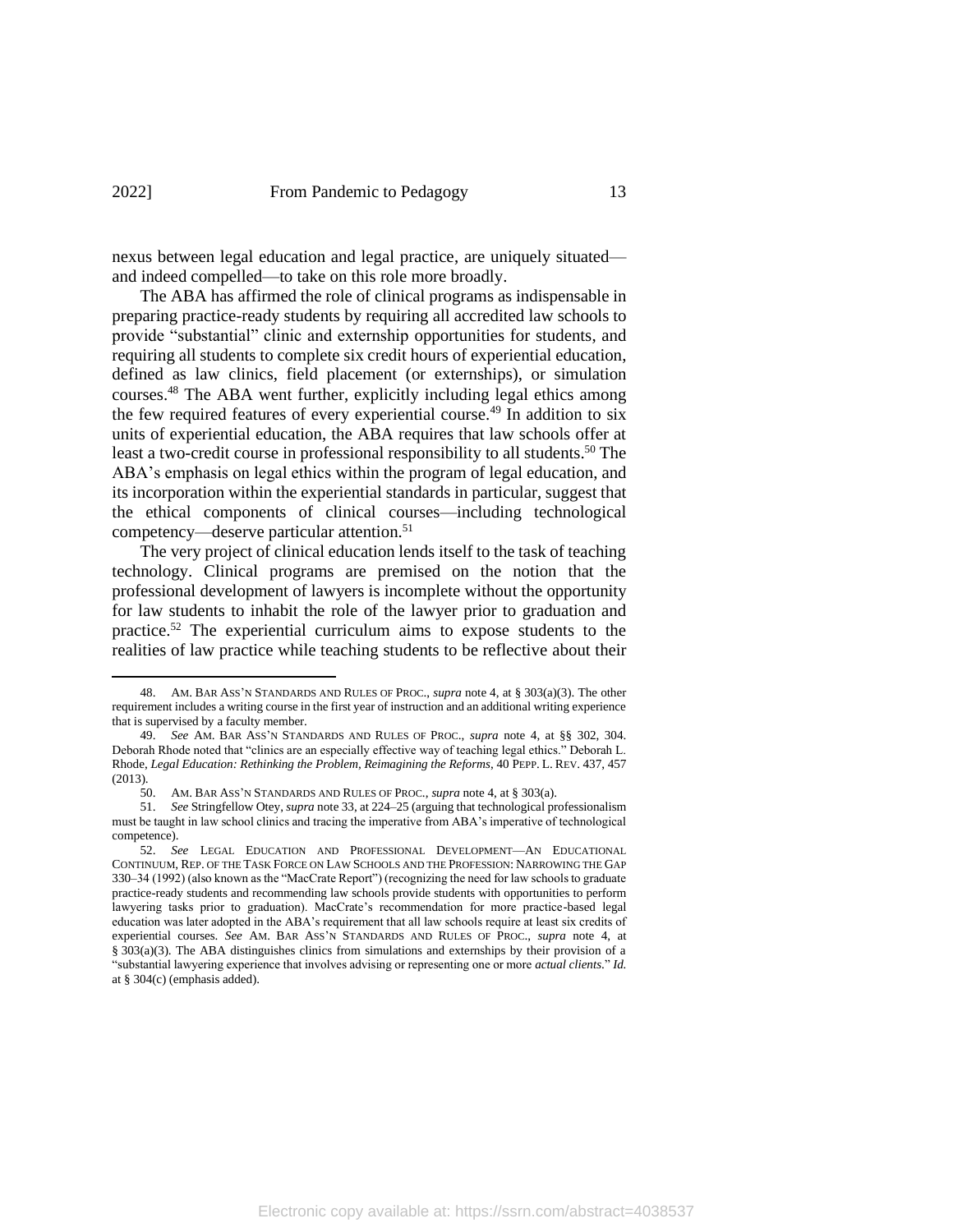work, the experience of their clients, the communities they serve, and their roles in legal systems. By design, clinical pedagogy evolves in response to the changing needs of communities, clients, and the legal profession.<sup>53</sup>

Nevertheless, clinical legal education has not yet broadly embraced its leadership role in teaching the technology of lawyering. COVID-19 demonstrated the promise of clinical programs to emerge as a primary site within law schools for educating students in this area. As the survey data below demonstrate, clinics of all types, whether specializing in eviction defense or criminal defense, corporate transactions or class actions, were neck deep in the technology of practice during COVID-19.

## <span id="page-13-1"></span><span id="page-13-0"></span>II. HOW CLINICIANS LEVERAGED TECHNOLOGY DURING COVID-19

We conducted a survey of clinical law faculty and teaching staff designed to learn how clinical programs and externships utilized technology in their clinical teaching and supervision during COVID-19.<sup>54</sup> It built on the work of the Center for the Study of Applied Legal Education (CSALE) which conducts a biannual comprehensive set of surveys of clinical and externship programs that include limited questions on the use of technology in clinical programs.<sup>55</sup> Our survey focused exclusively on the use of technology in clinical programs during the pandemic, and we draw on CSALE data for comparison. Our survey reveals that clinics made widespread, successful use of law practice technology during the pandemic. It also exposes opportunities for the future development of a technologyinfused clinical pedagogy and practice across legal disciplines.

<sup>53.</sup> This imperative was recognized in the most recent update of Best Practices for Legal Education by the Clinical Legal Education Association. *See* Johnson, *supra* note 8; *see also* Pistone & Binford, *supra* note 8.

<sup>54.</sup> Luz E. Herrera & Sarah R. Boonin, Law School Survey (Feb. 27, 2021) (unpublished survey) [hereinafter General Survey]. The survey instrument and results are on file with the authors. The study was deemed by both institutions to be minimal risk and therefore qualified for an "exempt" Institutional Review Board review pursuant to 45 CFR 46.101. Nevertheless, we worked with our Universities to obtain informed consent from all participants. IRB approvals from both Suffolk University and Texas A&M are on file with the authors.

<sup>55.</sup> *See* CSALE, *supra*, note 47. CSALE's bi-annual surveys of clinical and externship programs have been vital in understanding the trends in clinical education since 2007. The last CSALE master survey was completed by 185 law schools. *See id.*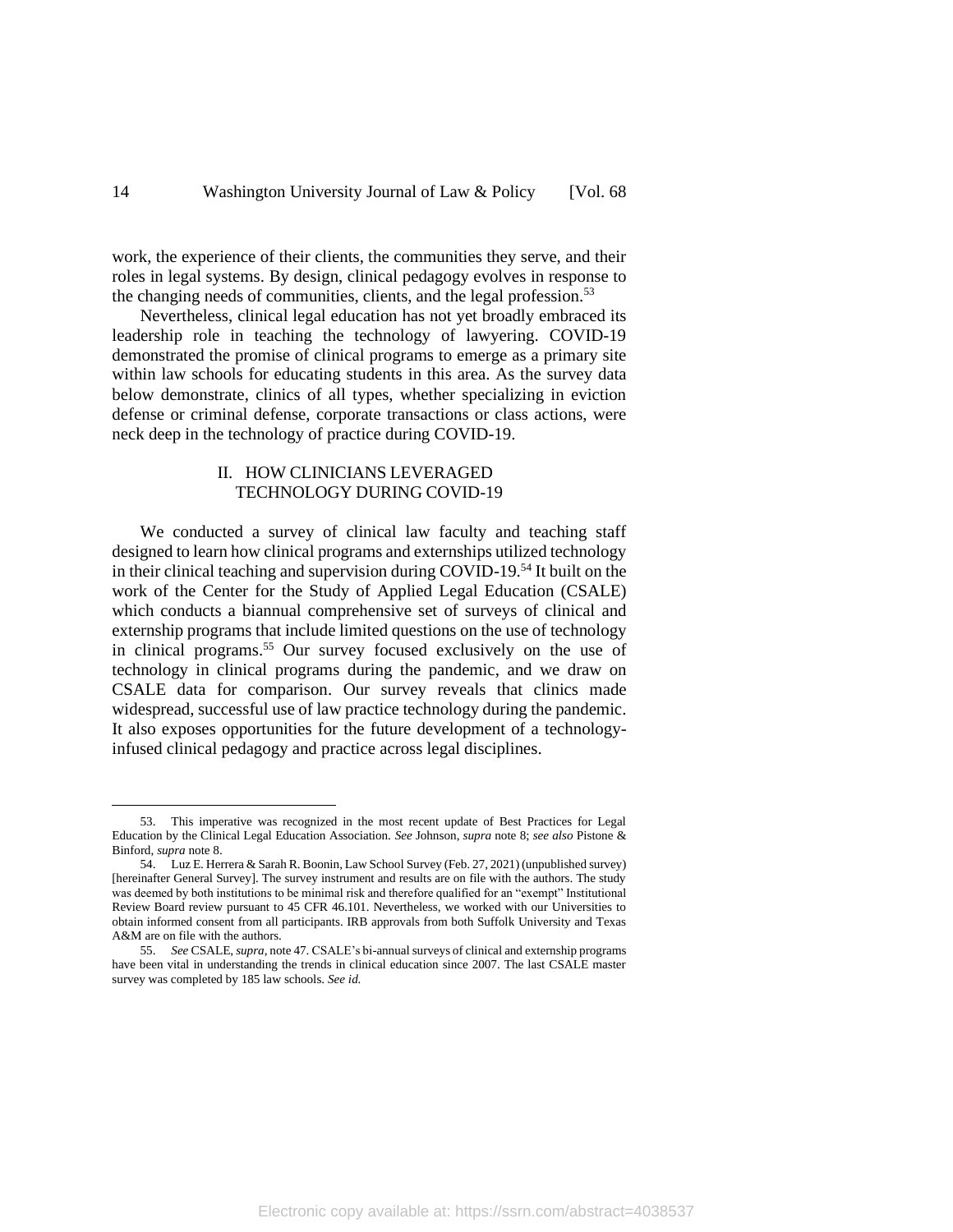#### *A. Survey Methodology*

The survey was administered using Qualtrics and distributed in January 2021 to the Clinical Legal Education Association listserv managed by Washburn University. There were 121 respondents who participated in the survey, representing 32 states and U.S. territories, and 57 public and 57 private universities. <sup>56</sup> Approximately 65% of the respondents indicated that they teach in-house clinics, 2% indicated they teach in community-based clinics, and 27% of respondents indicated they teach an externship course.<sup>57</sup> Most of the remaining respondents taught hybrid clinics (like prosecutors' clinics), practicums, or simulation courses.<sup>58</sup>

Respondents taught clinics and externships in all of the seventeen substantive legal practice areas named in the survey, the most common being criminal defense/post-conviction/prisoner rights clinics (9%); business/transactional/entrepreneurship/community economic development clinics (8%); general civil ligation clinics (8%); health/disability/elder law (7%); civil rights (6%); housing (5%); and appellate advocacy (5%).<sup>59</sup> Approximately 8% of respondents did not identify with any of the options listed and indicated "other," which most commonly included veterans, consumer protection, and employment clinics.<sup>60</sup>

When asked to rate their level of comfort with law practice and teaching technology, approximately 85% of respondents indicated at least some level of comfort.<sup>61</sup> While 44% of these respondents indicated they were

<sup>56.</sup> General Survey, *supra* not[e 54,](#page-13-0) at questions 1–3. Respondents from the same law school are considered to represent independent, non-duplicative responses, as most schools offer several clinics, and often there are variations in terms of how those clinics operate or utilize technology.

<sup>57.</sup> General Survey, *supra* not[e 54,](#page-13-0) at question 4. In designing and distributing the survey, we intentionally included both clinical programs and externship programs. Because some of our survey questions focused on aspects of direct case supervision, which is traditionally not a part of externship supervision, we re-ran the data for those questions including only those respondents who indicated they taught an in-house or community-based clinic. We label those results "Clinic Survey." Unless clarified, the reader can assume the results discussed include the full dataset of both clinics and externships, labeled "General Survey."

<sup>58.</sup> General Survey, *supra* not[e 54,](#page-13-0) at question 5.

<sup>59.</sup> General Survey, *supra* note [54,](#page-13-0) at question 6. The additional practice areas listed in the survey and proportion of respondents who identified with them are: juvenile defense/children's rights (1%), prosecution (3%), immigration (4%), education law (3%), intellectual property (3%), family/domestic violence (4%), environmental law (2%), human rights/international law (1%), legislative advocacy (2%), and tax (3%).

<sup>60.</sup> General Survey, *supra* not[e 54,](#page-13-0) at question 7.

<sup>61.</sup> General Survey, supra not[e 54,](#page-13-0) at question 12.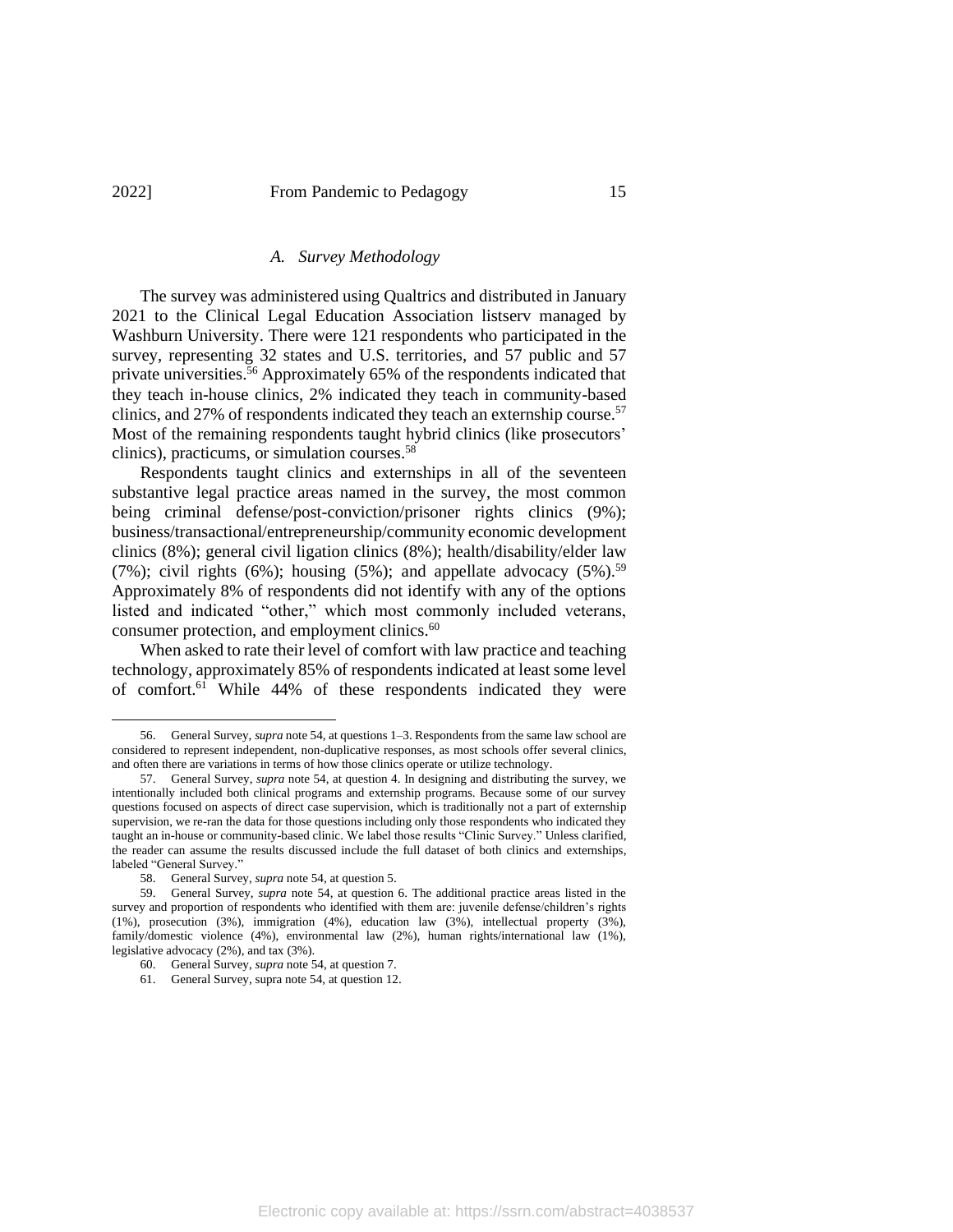"somewhat comfortable" with law practice teaching and technologies, meaning that "with some support, [they] can readily apply new technologies," another 42% responded that they were "very comfortable" with it and "look forward to learning new technologies and applying them."<sup>62</sup> Only 10% of respondents identified as "neutral," defined as "open to new technology and will incorporate it when asked to, but [] do not seek out new technologies." <sup>63</sup> Respondents who described themselves as "somewhat uncomfortable," meaning they "try to avoid new technologies if possible and do not look forward to incorporating them into teaching or practice" were only 5% of our sample. No respondents self-identified as "very uncomfortable" with law practice and teaching technology.<sup>64</sup>

It is possible that these high levels of comfort with technology reflect a bias in our online survey methodology, which may have encouraged participation by those most comfortable with technology. Nevertheless, the results suggest that a sizable number of clinical faculty leaned into the use of technology during the pandemic.

#### *B. The Clinical Seminar*

Clinical seminars are the site of substantive legal education, skillsbuilding, case rounds, discussions of justice and injustice, and significant reflection.<sup>65</sup> They tend to have smaller class sizes and play an important role in fostering collaboration and trust among clinical students. The survey sought to understand in what format clinicians were teaching their seminars during COVID-19.<sup>66</sup> Survey results suggest that during the 2020-21 school year, clinical seminars shifted from in-person to predominantly online, synchronous formats. Almost three-fourths of 108 respondents indicated that they taught their seminars *fully* online and synchronously in the fall of 2020.<sup>67</sup> In contrast, only 5% of respondents taught their seminars in a fully

<sup>62.</sup> General Survey, *supra* note 54, question 12. We rounded each of these numbers to the nearest whole number, which is why they do not add up perfectly.

<sup>63.</sup> *See id.*

<sup>64.</sup> *Id.*

<sup>65.</sup> *See generally* DEBORAH EPSTEIN ET AL., THE CLINIC SEMINAR (2014).

<sup>66.</sup> This data is not captured by CSALE, which is understandable given that, prior to COVID-19, the use of remote teaching for clinical seminars was not widespread.

<sup>67.</sup> General Survey, *supra* note [54,](#page-13-0) at questions 8–9. Synchronous online teaching is used to describe students and teachers online at the same time for "live"—although remote—instruction.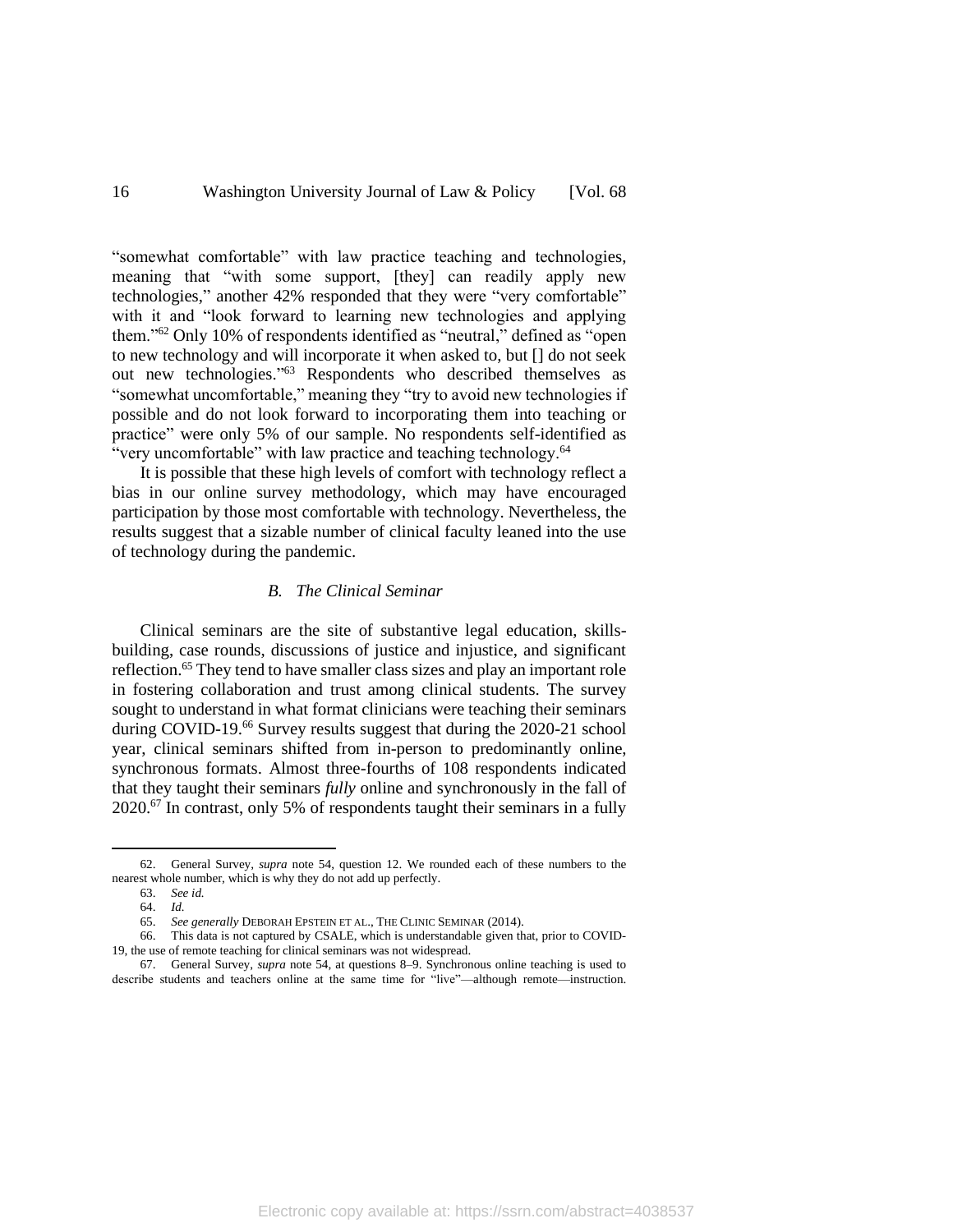in-person format during the fall of 2020.<sup>68</sup> Approximately 19% taught their seminars in a hybrid format.<sup>69</sup> Of that hybrid group, 12% indicated that their seminars contained both in-person and remote classes, while 7% involved some students learning in person while other students learned remotely.<sup>70</sup> Only 2% of respondents, all of whom described themselves as teaching externships, utilized mostly or exclusively asynchronous online instruction for seminar.<sup>71</sup> No in-house clinical seminars utilized mostly or exclusively asynchronous teaching. These teaching models remained fairly stable for the spring of 2021.<sup>72</sup> Nearly three quarters (74%) of respondents indicated that they used Zoom to teach their seminars. <sup>73</sup> The second most popular remote teaching software were Panopto (11% of respondents) and Microsoft Teams (10% of respondents).<sup>74</sup>

Survey results suggest that clinicians were not unhappy with their online seminars. A plurality of respondents, 48%, indicated that they were "neutral" about the impact of teaching technology (like Zoom) on their seminar teaching, meaning they could point to as many positives as negatives.<sup>75</sup> Another 30% stated that their seminars were "somewhat enhanced" by technology, with the technology providing more benefits than obstacles; and an additional 6% found their seminars were "significantly enhanced" by the use of technology.<sup>76</sup> Far fewer respondents, only 16%, indicated that technology was more of a challenge than a benefit to their seminar teaching, and only 1 of 101 respondents to this question stated that technology posed a "significant challenge" to teaching their seminar.<sup>77</sup>

Asynchronous online teaching involves recorded or self-guided content that a student can access on their own time.

<sup>68.</sup> *Id.* at question 8.

<sup>69.</sup> *See id.*

<sup>70.</sup> *See id.*

<sup>71.</sup> *Id.* at questions 8–9.

<sup>72.</sup> *Id.* at question 18. A slightly smaller portion of respondents, 69%, indicated that they expected to teach a fully online synchronous seminar. The percentage of those who indicated some hybrid instruction rose slightly to 22%. The percent teaching their seminar in-person (5%) and those teaching mostly asynchronously online (2%) remained stable.

<sup>73.</sup> *Id.* at question 24.

<sup>74.</sup> Other software utilized by respondents in teaching their seminars included Go-To-Meeting, Cisco WebEx, FaceTime, Google Meets/Google Hangouts, WhatsApp, and Blackboard Collaborative ultra. *Id.* at question 24.

<sup>75.</sup> *Id.* at question 39.

<sup>76.</sup> *See id.*

<sup>77.</sup> *See id.*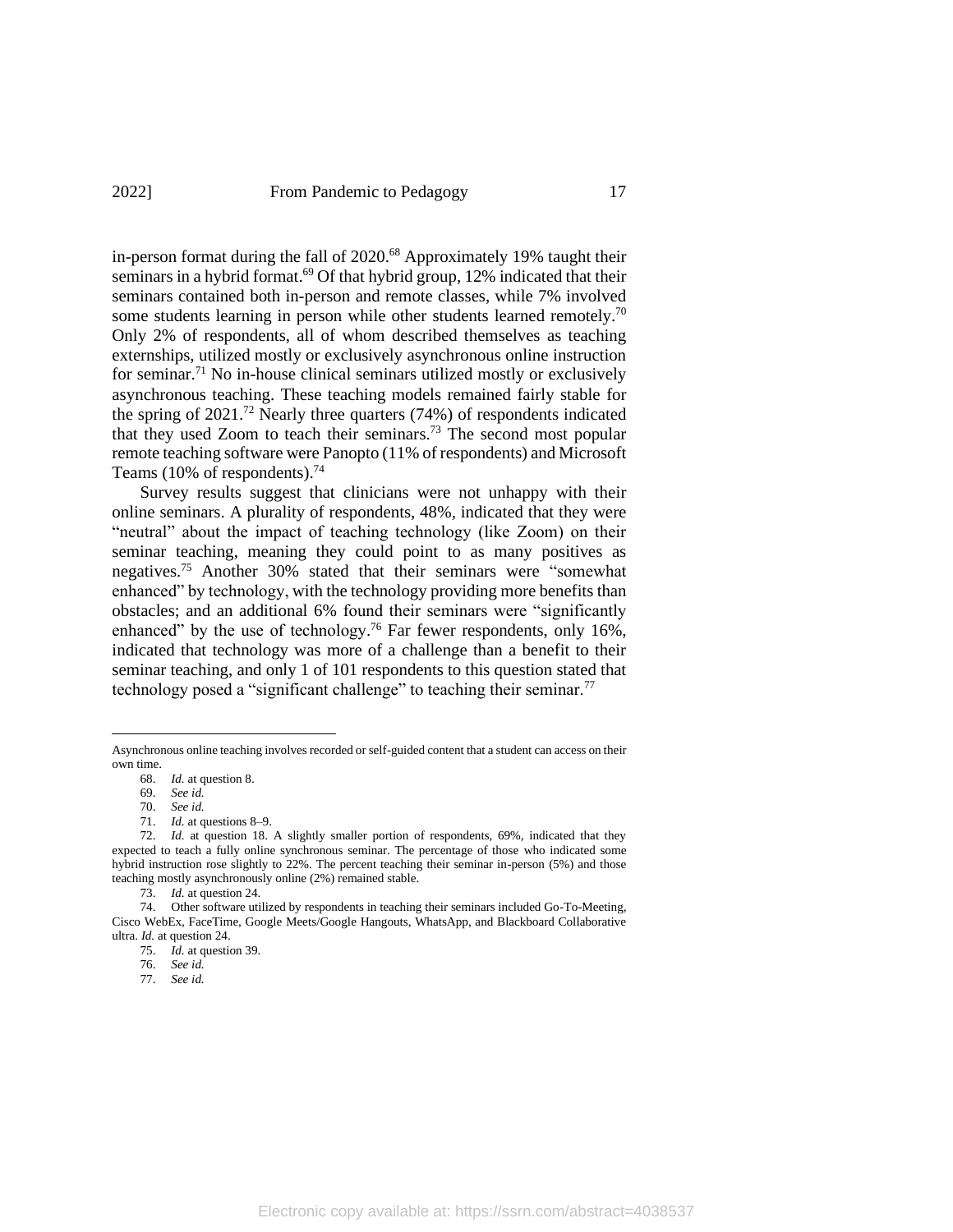#### *C. Clinical Supervision & Law Practice Technology*

Clinical supervision includes supervised legal practice, as well as tailored instruction and guided reflection supporting that work. Our survey asked several questions about the format of, and tools used by clinicians to conduct, student-led client representation and supervision during COVID-19. 78

#### 1. Remote versus Live Clinical Practice and Supervision

As compared to the clinical seminar, which shifted overwhelmingly to a fully remote format,<sup>79</sup> clinical practice and supervision was more likely to occur using *hybrid* models. When looking at clinics only,<sup>80</sup> the supervision model during the fall of 2020 was nearly evenly split between fully remote and hybrid supervision. Forty-six percent of clinic supervisors conducted clinical case work and supervision using a fully remote model in the fall, while 47% conducted casework and supervision using a hybrid model involving some in-person and remote supervision. <sup>81</sup> Only 5% conducted fully live practice and supervision.<sup>82</sup>

<span id="page-17-0"></span>In the spring of 2021, these patterns of supervision skewed slightly more toward fully remote practice and supervision, when 49% of clinic respondents indicated that they expected to conduct casework and supervision in a fully remote format.<sup>83</sup> Thirty-eight percent of respondents anticipated a hybrid model (26% of those respondents expected to supervise mostly remotely with limited live interactions and 12% anticipated

<sup>78.</sup> General Survey, *supra* note [54.](#page-13-0) Our survey captured information about the format of supervision that has not been a part of the CSALE dataset. We asked specifically, "What has been your teaching and supervision model for clinical casework/field placements" for both fall 2020 and spring 2021? We defined supervision and casework as overlapping. A better approach may have been to ask about supervision models independently from casework, recognizing that student supervision might take place remotely, while casework might involve some court appearances or in-person advocacy. *See id.* at questions 10, 20.

<sup>79.</sup> *See supra* Section IIB.

<sup>80.</sup> For this section, we excluded from the dataset responses by clinicians who indicated they taught externship courses. We refer to results from this dataset as "Clinic Survey."

<sup>81.</sup> Luz E. Herrera & Sarah R. Boonin, Law School Clinic Survey, question 10 (May 13, 2021) (unpublished survey) (on file with authors) [hereinafter Clinic Survey].

<sup>82.</sup> *See id*.

<sup>83.</sup> Clinic Survey, *supra* note 81, at question 20.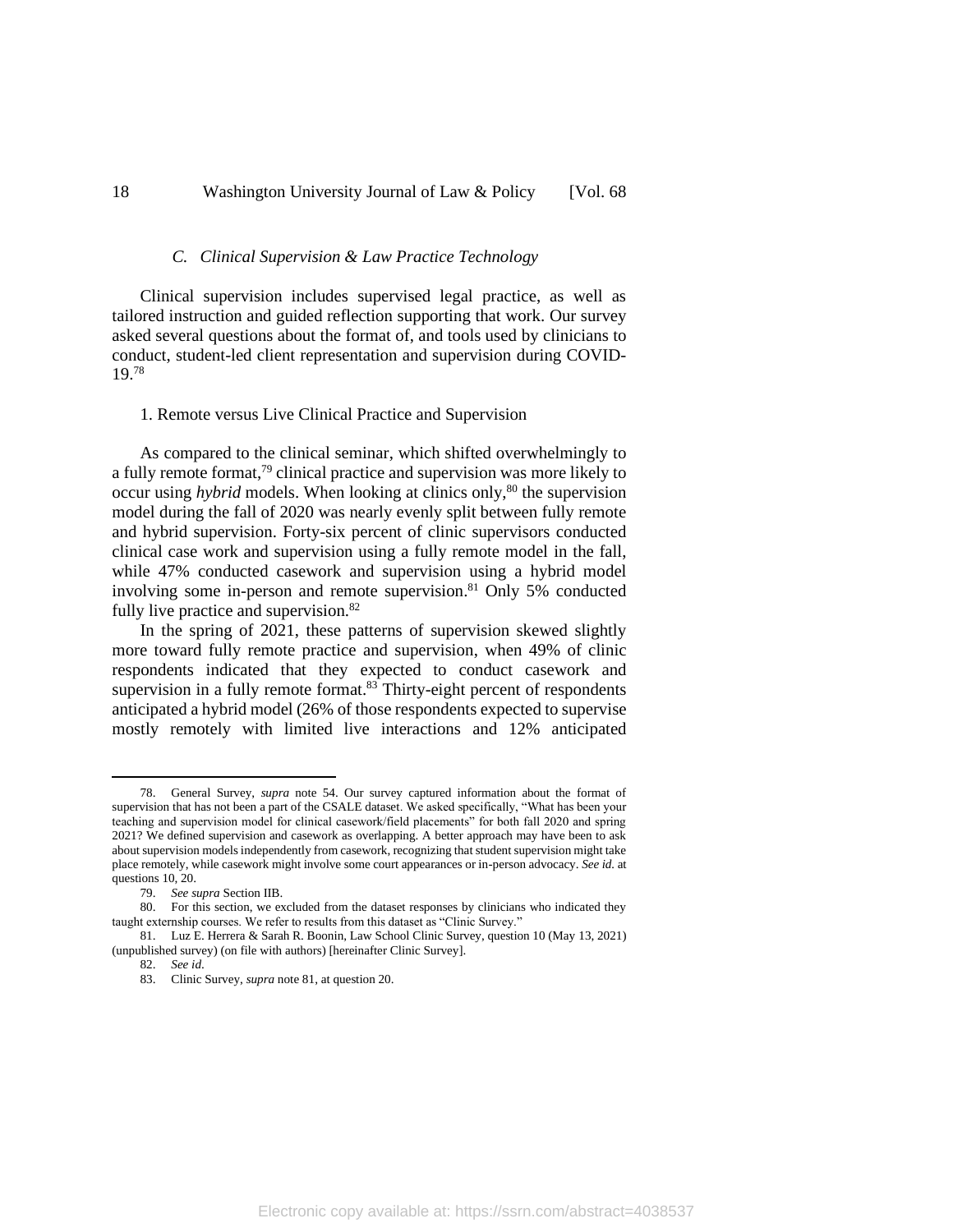supervising some students fully online and others in person).<sup>84</sup> Interestingly, for both fall and spring, externship supervisors were more likely than inhouse clinicians to report that their students engaged in live practice and supervision at their field placements.<sup>85</sup> As with the clinical seminar, the vast majority (76%) of clinicians used Zoom as their video conferencing technology for remote supervision.<sup>86</sup>

A plurality of respondents teaching both externships and clinics— 42%—reported that technology either somewhat (28%) or significantly (14%) enhanced their clinical practices. <sup>87</sup> Just under one-third of respondents (32%) found the integration of technology to be "neutral," having as many positive as negative impacts.<sup>88</sup> Only 24% indicated that technology was more of a challenge than a benefit to their clinical practices, and a mere 2% stated that technology posed significant challenges to their practices.<sup>89</sup>

2. Law Practice Technologies Utilized

In conducting case work and supervision during the COVID-19 pandemic, clinicians used a broad range of technologies to facilitate partially or fully remote legal practices and supervision. The survey asked respondents to identify a range of technologies used in their clinical practices and supervision, including video conferencing technologies, case management systems, collaborative and team-based tools, email, virtual or remote desktops, and shared network drives, as well as phone calling

<sup>84.</sup> *See id.* The remaining 1% of these respondents described a model in which faculty perform live casework while students are remote. Small numbers (3%) anticipated fully in-person supervision. *See id.*

<sup>85.</sup> When externship supervisors are included in the data, the percent of those describing fully live supervision and practice increases to 4%, the percent of hybrid supervision increases to 21%, and the percentage of fully remote supervision drops to 40%. General Survey, *supra* not[e 54,](#page-13-0) at question 20.

<sup>86.</sup> Clinic Survey, *supra* note 81, at question 27. Other tools used for remote supervision included Microsoft Teams (16%), and small numbers of respondents reported using Go-To-Meeting, Cisco WebEx, Facetime, GoogleMeets/Google Hangouts, WhatsApp, and Panopto. *See id.*

<sup>87.</sup> General Survey, *supra* not[e 54,](#page-13-0) at question 41.

<sup>88.</sup> *See id.*

<sup>89.</sup> Clinic Survey, *supra* note 81, at question 41. Among those who supervise only clinics, the data was almost identical—with 43% stating that technology either somewhat or significantly enhanced their clinical practices. *See id.* Thirty-two percent said it was neutral, and 23% said more of a challenge. *Id.* Only 3% said it posed significant challenges. *Id.*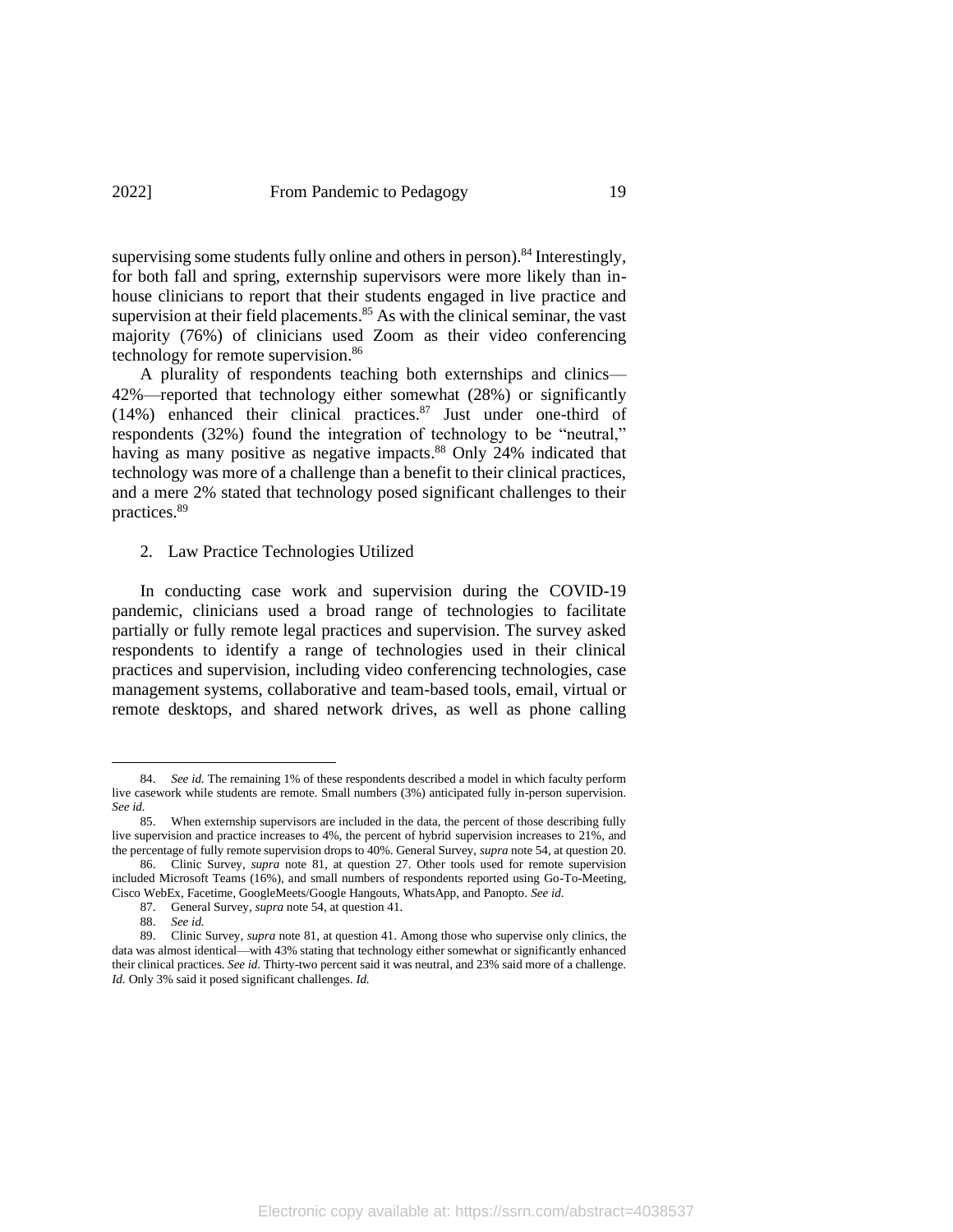options and texting/instant messaging tools. Collectively, these tools represent the "technology of lawyering" employed by clinics.<sup>90</sup>

First, we found that 95% of respondents described using collaborative or team-based tools and technologies in their practices. <sup>91</sup> These technological tools include cloud-based software such as OneDrive, Google Drive, and Microsoft Teams. They allow multiple authors to view, edit, and comment on documents; allow team members to share new documents with one another; permit instant messaging or video calls; and facilitate calendaring and communication.<sup>92</sup>

Next, clinicians made greater use of case management software during the pandemic.<sup>93</sup> Case management products manage a range of functions for lawyers and firms including: client intake, case file management, document management and automation, contact management and conflict checking, calendaring, timekeeping and billing, financial reporting, trust accounting, and the ability to run reports and gather statistics about law practices.<sup>94</sup> Overall, case management programs were nearly ubiquitous in clinics, with 91% reporting they used some case management system and approximately 80% of respondents using commercial case management products.<sup>95</sup> Clio was by far the most popular product, utilized by 68% of respondents. The second most common law practice management product was Time Matters, used by approximately 5% of the respondents.<sup>96</sup>

95. Clinic Survey, *supra* note 81, at question 16.

<sup>90.</sup> Here again, we removed the responses from externship supervisors, referring to the results as Clinic Survey. The survey queried about a broader range of law practice technologies than CSALE. CSALE captures data on case management software, use of a dedicated intranet, cloud computing, and cell phone use. *See* CSALE, *supra* note 47, at 36–37.

<sup>91.</sup> Clinic Survey, *supra* note 81, at question 22.

<sup>92.</sup> Respondents were able to choose multiple responses to this question. The most common collaborative tools were OneDrive (22%), GoogleDrive (20%), and Microsoft Teams (19%). Clinic Survey, *supra* note 81, at question 22. A smaller but substantial subset used Box (13%) and DropBox (8%). *Id.* Other collaborative tools utilized by clinical faculty included Sharepoint, Slack, Teams, Zoom, Google, Blackboard, Moodle, and Canvas. *Id.* at question 23.

<sup>93.</sup> According the latest CSALE data, 77% of law clinics reported using case management software in their clinics, up from 73% in 2013-14, and up from 49% in 2010-11. *See* CSALE, *supra* note [55,](#page-13-1) at 36.

<sup>94.</sup> *See* Bob Ambrogi, *New Practice Management Platform Debuts; How it Differs from the Others*, LAWSITES (June 1, 2020), https://www.lawsitesblog.com/2020/06/new-practice-managementplatform-debuts-how-it-differs-from-the-others.html [https://perma.cc/2VMQ-PM9R].

<sup>96.</sup> Clinic Survey, *supra* note 81, at questions 16–17. Other case management programs used by individual clinics included MyCase, Rocket Matter, ClinicCases, and LegalServer. *Id.* Two respondents indicated that their institutions created custom-built servers for case management. *Id.* at question 17. Still other clinicians reported using generic document sharing applications, such as Microsoft Teams,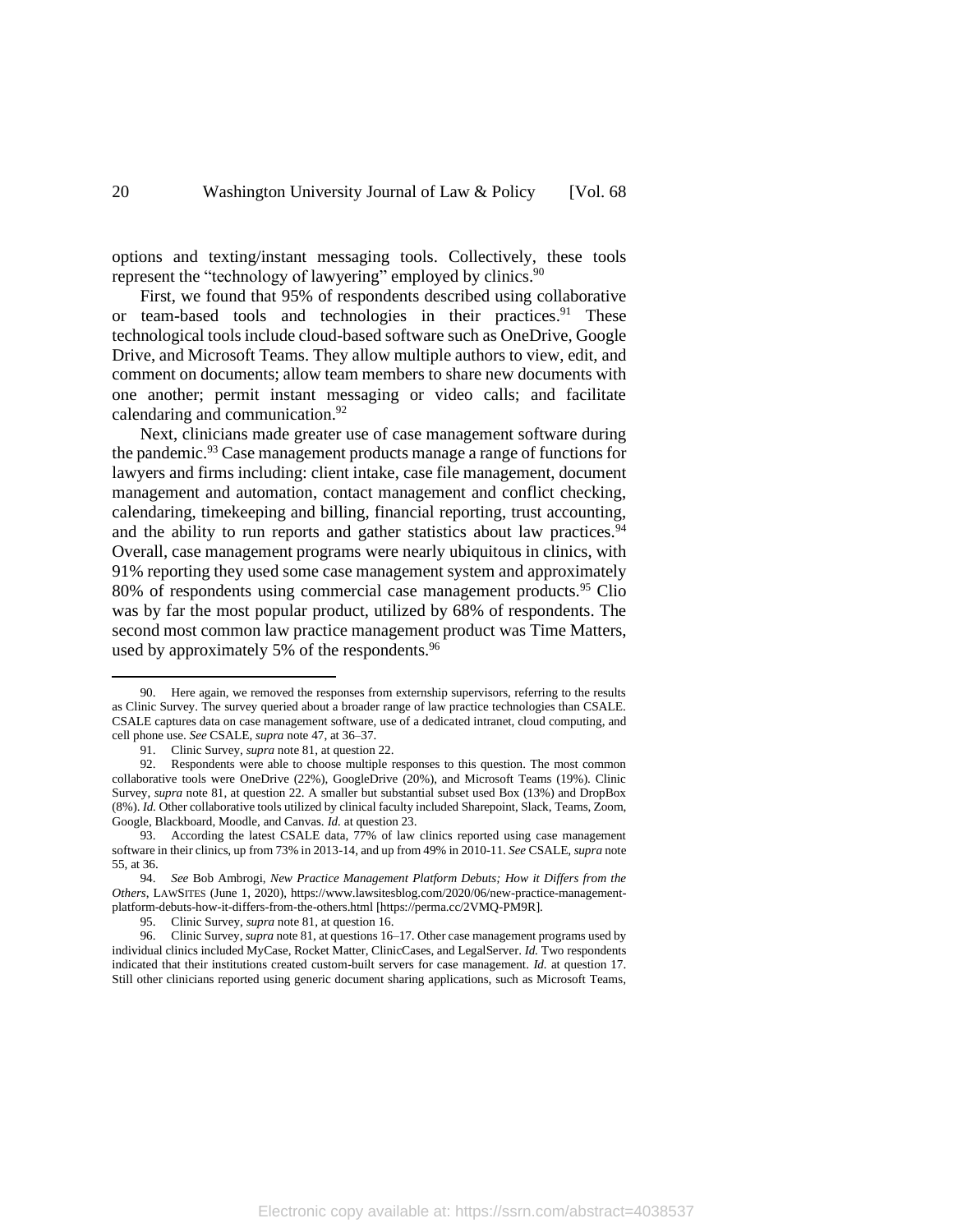## 2022] From Pandemic to Pedagogy 21

The survey asked respondents how they effectuated remote access to their case-related files and documents during the pandemic.<sup>97</sup> Remote access technology refers to various methods of allowing users to access case files, computer applications, and network drives from alternate locations.<sup>98</sup> Remote access tools allow students and faculty to see, add, and edit client files while off-site using their personal devices. Many of these tools provide added data security for clinical programs, for example, by allowing students and faculty to access client files without storing those files on hundreds of personal devices that rotate with the students each semester or school year, and without transferring sensitive documents via email.<sup>99</sup> Remote access can take many forms, with the most common being VPNs (Virtual Private Networks) and VDIs (Virtual Desktop Infrastructures).<sup>100</sup> Only 39% of respondents indicated their students used remote access technology.<sup>101</sup> Approximately a third (31%) of those who used the technology required their students to use the remote access tools for all of their clinic work,

OneDrive, Excel, DropBox, NetDocuments, and Slack, in lieu of case management programs. *Id.* While the percentage of clinicians using case management systems increased substantially over the most recent CSALE data, both data sets show Clio as the most popular system, followed by TimeMatters. *See*  General Survey, *supra* note 54, at question 16.

<sup>97.</sup> The survey asked respondents about their use of "virtual or remote desktops" in their clinics, intending to inquire about remote access more generally. A better question would have been to ask about "remote access, such as virtual networks or remote desktops." CSALE does not query about remote access specifically, but rather asks about a "dedicated intranet" that may be accessed remotely, as well as the availability of "cloud computing." The 2019-2020 CSALE survey found in that 60% of clinics had a dedicated intranet, with 79% accessible from outside the law school. *See* CSALE, *supra* note 47, at 36. CSALE found 64% of clinics used cloud computing. *See id.*

<sup>98.</sup> *See, e.g.*, Paul Reissner, *Remote Access Technology and You: A Guide for the SMB*, DATAPRISE (Nov. 19, 2020), https://www.dataprise.com/resources/blog/remote-access-technology [https://perma.cc/7FSH-BY3K].

<sup>99.</sup> *See, e.g.*, Catherine Hernandez, *The Top Benefits of Remote Desktop Services*, ITBRIEFCASE (May 2, 2018), https://www.itbriefcase.net/the-top-benefits-of-remote-desktop-services [https://perma. cc/62ZN-XXPS] (listing data security as number one benefit of remote desktop services).

<sup>100.</sup> A VPN is a "virtual private network" that allows the user to connect securely to institutional drives, folders, and printers via the internet to access, read, and edit documents remotely. A VDI, or "virtual desktop infrastructure," allows a user to log onto a virtual computer set up by the institution, complete with the documents, drives, programs, and applications (like Adobe, PowerPoint, Word), and web browsers that are set up on the virtual desktop. A VDI transforms a laptop or home computer into a work computer. When working within a VDI, a student or faculty member is actually working on the institution's computer, but doing so through their personal device. *See Remote Access: The Difference Between VPN, RDS and VDI*, NTIVA INC. (July 24, 2018), https://medium.com/@Ntiva/remote-accessthe-difference-between-vpn-rds-and-vdi-4a94d4db4c5a (last visited Jan. 11, 2022).

<sup>101.</sup> Clinic Survey, *supra* note 81, at question 31.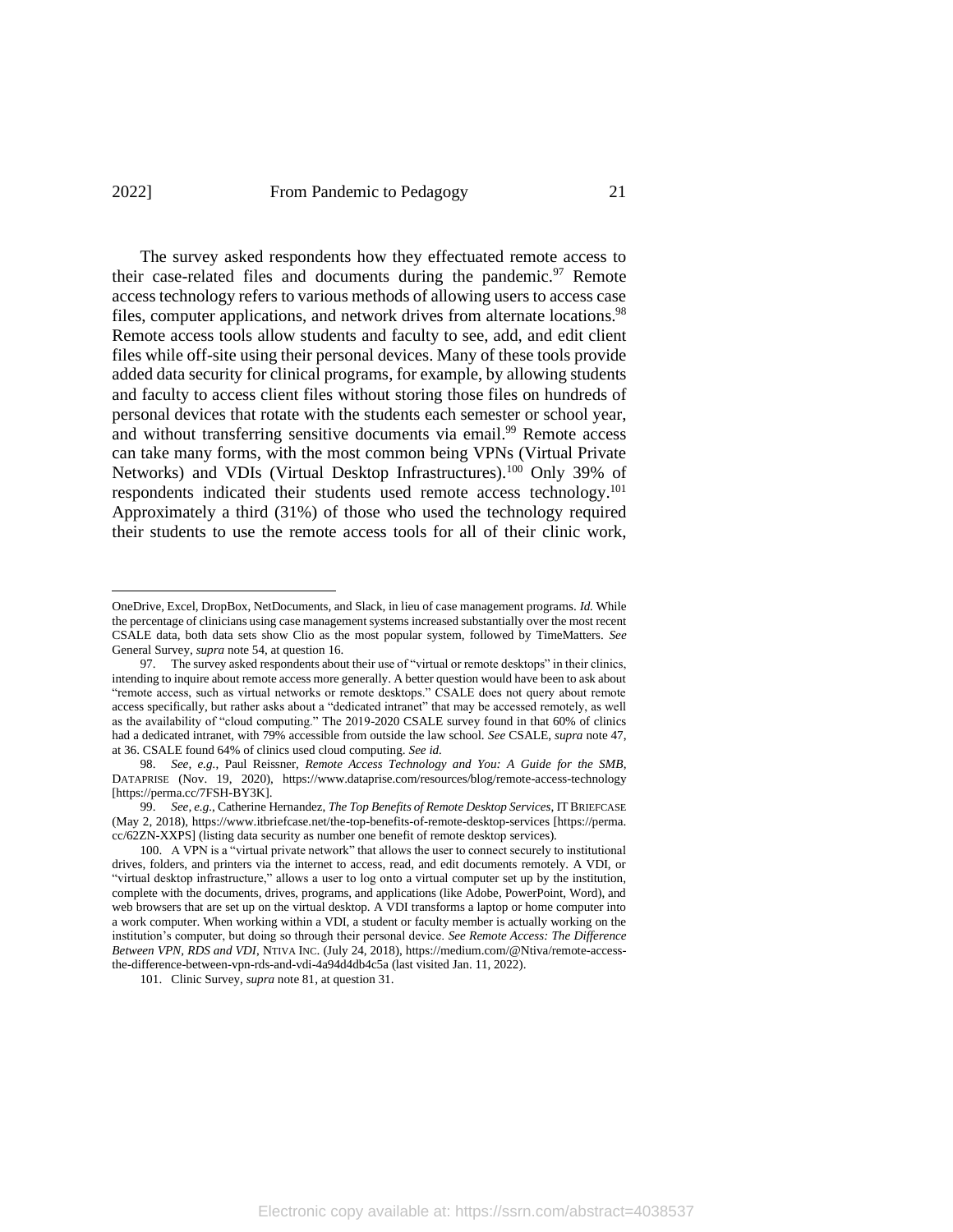whether conducting that work at the law school or at home.<sup>102</sup> Interestingly, a significant number of respondents identified virtual or remote desktop technology as an unmet need.<sup>103</sup>

Relatedly, we asked clinicians whether their schools provided them with "private" (clinic only) shared network drives.<sup>104</sup> Shared network drives are directories housed on institutional servers and closed to all but one person or accessed by all members of a clinic. Shared network drives can be accessed remotely with the appropriate technology.<sup>105</sup> Approximately 68% of respondents reported that their law schools provided shared network drives dedicated to their clinics.<sup>106</sup> Roughly 26% stated they did not have shared drives, and the remainder did not know whether they had access to shared network drives.<sup>107</sup>

Finally, the survey asked respondents about their use of some of the oldest and most common communication technologies—email, texting, and phones. The survey asked whether clinic students had dedicated clinical email accounts, separate and apart from their school-issued email accounts.<sup>108</sup> Clinic-specific email accounts afford a number of advantages over generic school-issued email accounts in terms of account control, duration of access, and data security.<sup>109</sup> Only 39% of respondents indicated

108. *Id.* at question 29.

Electronic copy available at: https://ssrn.com/abstract=4038537

<sup>102.</sup> *Id.* at question 32. Approximately 48% of respondents who use the technology indicated that students had the *option* of using the remote access technology, and 14% required remote access tools only when students were working remotely. *Id.*

<sup>103.</sup> General Survey, *supra* not[e 54,](#page-13-0) at question 50 (6%, including clinics and externships). The lack of widespread adoption of remote access tools within clinics may be due to—or perhaps has resulted in—the reliance on cloud-based document storage systems like Google Drive, OneDrive, Microsoft Teams, and even cloud-based case management systems like Clio.

<sup>104.</sup> *See* Clinic Survey, *supra* note 81, at question 34. This is similar to CSALE's question about "dedicated intranet," and our results show an increase in usage of this technology, up from 60% in the 2019-20 CSALE Survey. *See* CSALE, *supra* note 47, at 36.

<sup>105.</sup> Shared network drives, which house all data on institutional servers, may be contrasted with cloud-based storage tools like DropBox or GoogleDrive. These tools may also be viewed as collaborative tools. *See supra* note 92.

<sup>106.</sup> Clinic Survey, *supra* note 81, at question 34.

<sup>107.</sup> *See id.*

<sup>109.</sup> The advantages of clinic-specific email addresses include: 1) the ability for programs to disable the clinic email addresses at the end of a student's time in clinic, even as they maintain access to their institutional accounts; 2) the ability to disable automatic forwarding to other less secure email platforms; 3) more robust security and customization; 4) the ability for programs to set auto-reply messages from clinic accounts directing correspondence to the appropriate clinical faculty members; 5) helping students to separate their "work" from their personal correspondence—much like they will do in workplaces after they graduate; 6) the ability to link clinic email addresses to other clinic technology accounts, like case management software, Zoom, virtual desktops, etc., and all of this can be disabled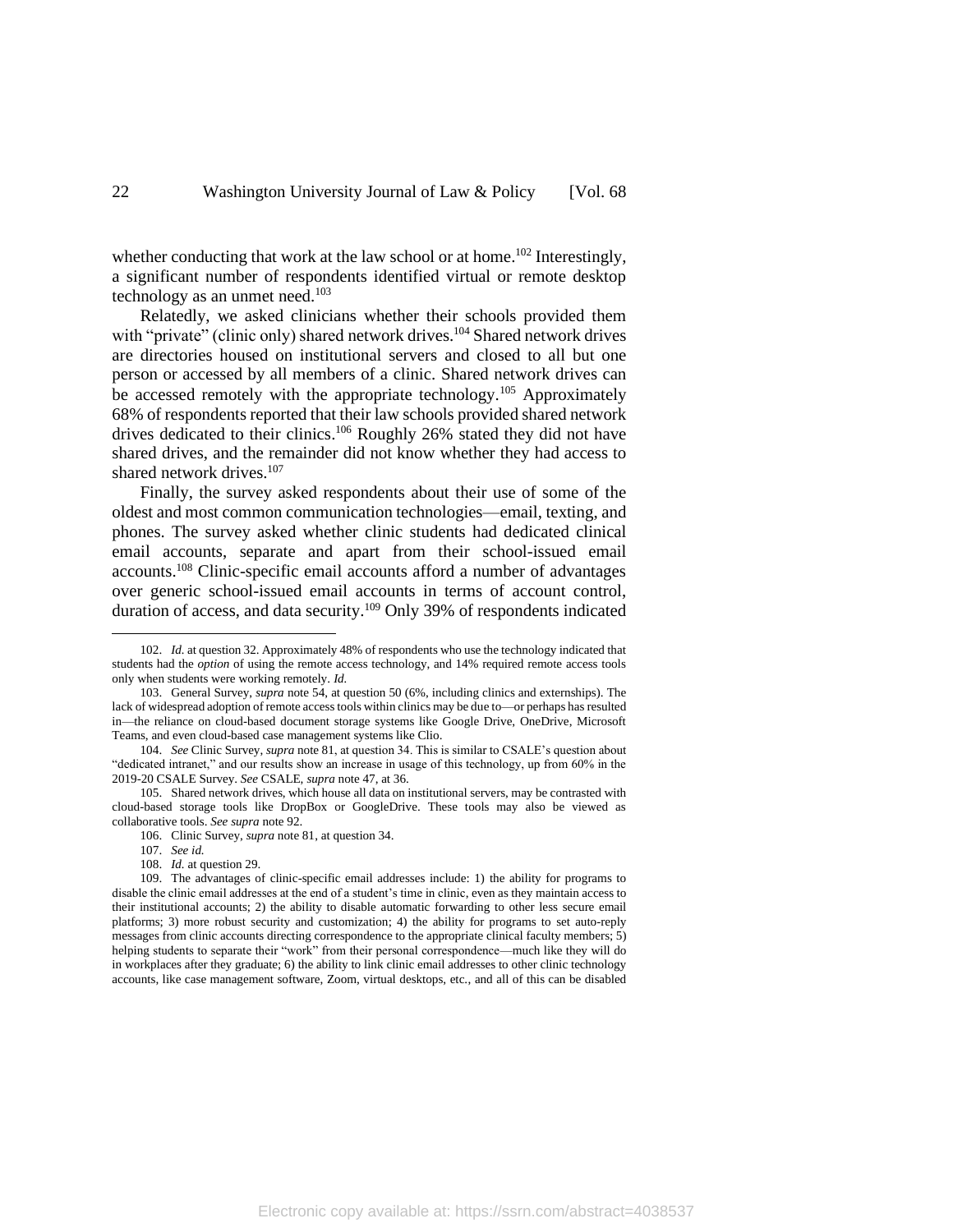that their students had clinic-specific email accounts.<sup>110</sup> Another 46% indicated they used email encryption technology to secure emails and their attachments.<sup>111</sup> The lower rates of adoption of clinic-specific email and email encryption suggest that, while email usage has been a mainstay of clinical practice for some time, clinicians have yet to adopt best practices for email. In fact, when asked about unmet technological needs, several respondents listed the need for clinic-specific email accounts and email encryption among them.<sup>112</sup>

In recent years, phone technology has undergone a transformation. Calls can now be made and received from virtually anywhere on a range of devices. Social media and web-based calling and video apps have vastly expanded the options for synchronous and asynchronous communication, and texting has become a primary mode of communication. <sup>113</sup> We found that clinics are employing a range of strategies in the face of this evolving technology.<sup>114</sup> A plurality  $(43%)$  of respondents reported using their personal cell phones for case work and supervision, with the remainder using a patchwork of other solutions, the most common being Google Voice (19%) and call forwarding from their offices to their cell phones (13%). 115 The phone technologies employed by students were similar but reflected

with the email addresses upon graduation; and 7) the ability to limit clinic email access on cell phones and other devices.

<sup>110.</sup> Clinic Survey, *supra* note 81, at question 29.

<sup>111.</sup> *Id.* at question 30.

<sup>112.</sup> *Id.* at question 50. Ten percent of respondents indicated an unmet need for email encryption technology in their clinics and 9% identified the unmet need for clinic-specific email accounts. *Id.* This put email needs as the second most commonly identified unmet needs behind phone and texting options for students.

<sup>113.</sup> *See* Aaron Smith, *U.S. Smartphone Use in 2015*, PEW RSCH. CTR. (Apr. 1, 2015) https://www.pewresearch.org/internet/2015/04/01/us-smartphone-use-in-2015/ [https://perma.cc/38WW-UJVR].

<sup>114.</sup> *See* Clinic Survey, *supra* note 81, at questions 35–38. The most recent CSALE data from 2019-20 revealed that 77% of clinics permitted students to use personal cellphones in clinic work. *See*  CSALE, *supra* note 47, at 36. Our survey asked separately about clinicians' use of cell phones and students' use of cell phones, and additionally it inquired about use of internet-based calling and other technologies such as GoogleVoice. We found a substantially smaller percentage of our respondents relied on personal cell phone use. This likely reflects the fact that we included other calling technologies in our list of potential responses. *See* Clinic Survey, *supra* note 81, at questions 35, 37–38.

<sup>115.</sup> Clinic Survey, *supra* note 81, at questions 35–36. Seven percent used Microsoft Teams, 4% used products like Vonage or RingCentral, and approximately 13% were able to use their office phone numbers from their cell phones or laptops. *Id.* There were approximately 10% who chose "other" and specified calling options such as WhatsApp, Zoom, Cisco Jabber, and Skype. *Id.*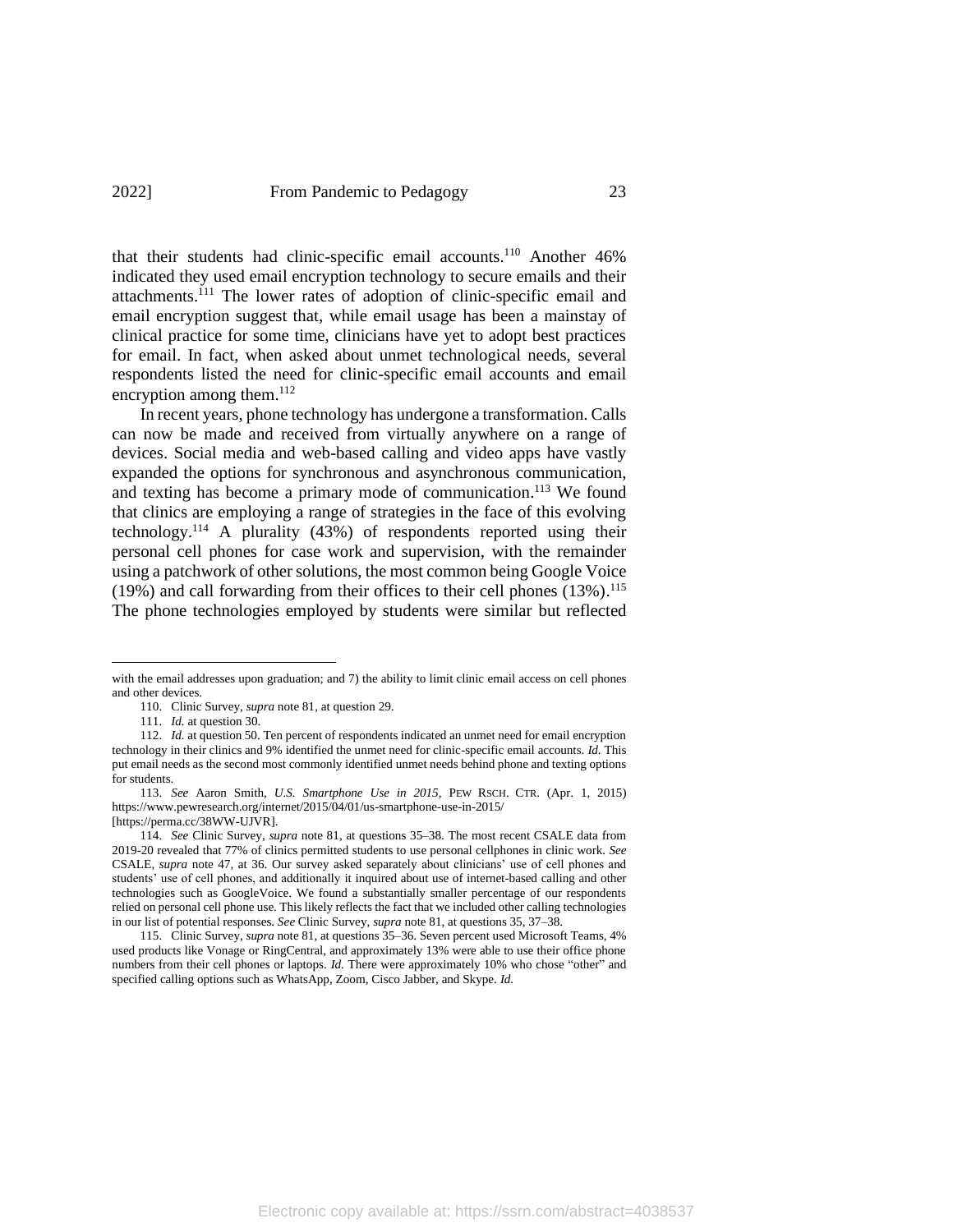more widespread use of Google Voice.<sup>116</sup> Only a handful of respondents indicated that either they or their students had access to clinic-issued cell phones. <sup>117</sup> These results suggest the need for a better understanding of the risks and benefits of web-based phone calling options, texting apps, and more widespread integration of vetted and secure phone calling and texting options into clinical practice.

#### *D. Technology Trainings and Policies*

Understanding how to safeguard client data is an important element of ethical practice, and thus of the clinical curriculum. <sup>118</sup> The survey queried about the existence of policies and procedures governing the use of technology and data security in clinical programs, as well as trainings for students on the proper use of technology in clinics.<sup>119</sup>

The overwhelming majority (84%) of clinicians reported providing some type of training to their students on the proper use of technology in their clinical practices.<sup>120</sup> The format of these trainings was predominantly written guidance (34%), online trainings (33%), and in-person trainings  $(29\%)$ .<sup>121</sup> On the other hand, only 59% of clinicians surveyed indicated that their clinics or law schools trained their students on data security.<sup>122</sup> When asked to describe the types of data security trainings provided to students, 55% of this group described in-person or online trainings, whereas 41% provided written guidance, and 4% stated that they provide the training through remote seminar, in-class guidance, and synchronous virtual

<sup>116.</sup> Forty-four percent of respondents indicated their students use personal cell phones, and 26% used GoogleVoice. Clinic Survey, *supra* not[e 81,](#page-17-0) at question 37–38.

<sup>117.</sup> Clinic Survey, *supra* note 81, at questions 35–38.

<sup>118.</sup> *See* MODEL RULES OF PROF. CONDUCT r. 1.1, 1.6 (ABA 2021) (covering competency and confidentiality). *See also* AM. BAR ASS'N STANDARDS AND RULES OF PROC., *supra* not[e 4,](#page-1-0) at §§ 302(c), 304(a)(1) (requiring integration of legal ethics into clinics and externships).

<sup>119.</sup> CSALE does not currently collect data on data security and technology use policies, but we hope they might consider doing so in the future. Clinical faculty were presumed to have developed or participated in the student trainings, although this may not be universally the case. *See* CSALE, *supra* note 47.

<sup>120.</sup> General Survey, *supra* not[e 54,](#page-13-0) at question 45.

<sup>121.</sup> *Id.* at question 46. Other methods included in-class guidance, technology manuals, and orientation programs. *Id.* at question 47.

<sup>122.</sup> General Survey, *supra* note [54,](#page-13-0) at question 42. This number was even lower (54%) when limiting the results to those who teach in-house or community-based clinics. Clinic Survey, *supra* note 81, at question 42.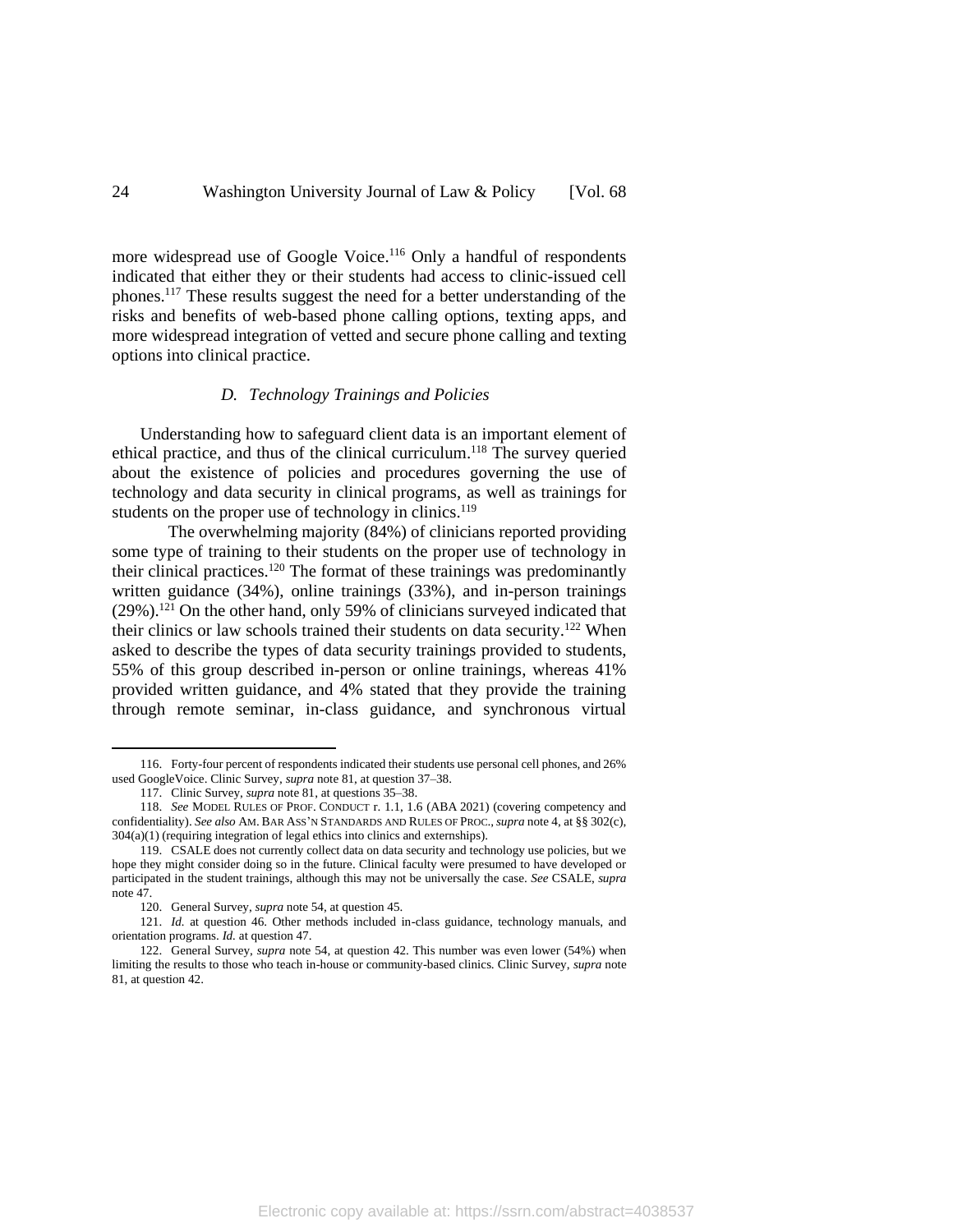training.<sup>123</sup> The majority of clinicians surveyed, therefore, do not appear to provide their students with written data security policies—and a substantial proportion of programs surveyed have no such policies at all. The results reveal an urgent need for greater development and dissemination of policies and trainings on the proper use of technology and data privacy in clinical practice.

Overall, our survey results reveal that the adoption of technology in clinical programs during COVID-19 was widespread and largely successful. And as is the case in other law-related workplaces, many clinicians are looking to maintain elements of this transformation post-pandemic.<sup>124</sup>

## III. A CLINICAL APPROACH TO TEACHING THE TECHNOLOGY OF LAWYERING

Having established that clinical programs are tasked with playing a central role in preparing technologically competent lawyers, and demonstrating that clinics and externships did just that during COVID-19, we argue that clinicians are positioned to be leaders in teaching this technology to students, regardless of the substantive area of law in which their clinics specialize. <sup>125</sup> We offer reflections on how teaching the technology of lawyering may enrich clinical pedagogy and identify vital elements of an infrastructure that can support the incorporation of technology into clinical practice. While the discussion largely centers on the pedagogy and practice of in-house clinics, our data included a significant

<sup>123.</sup> General Survey, *supra* not[e 54,](#page-13-0) at question 43. Respondents could select multiple answers to this question.

<sup>124.</sup> *Id.* at questions 52–53. Seventeen percent of all respondents indicated they plan to continue using video conferencing tools like Zoom in their clinical teaching and practice. *Id.* Thirteen percent of all respondents, and 14.5% of those who teach in clinics, plan to continue using online case management programs, like Clio and Time Matters. Eleven percent plan on using online collaboration tools, like Teams and Slack. *Id.* Significant portions of our respondents also plan to use other law practice management tools, such as shared network drives (8%), various calling technologies (5%), remote or virtual desktops (5%), email encryption (5%), clinic-specific email accounts (5%). *Id.*

<sup>125.</sup> We are not the first to make this claim. *See* Pokorak et al., *supra* note [47](#page-11-1) (developing a replicable model of education and practice that includes law practice management technology); Margaret Martin Barry, John C. Dubin & Peter A. Joy, *Clinical Education for This Millennium: The Third Wave*, 7 CLINICAL L. REV. 1, 50–52 (2000) (predicting transformation of clinical education in "digital age"). *See also* Kimberly E. O'Leary, *Weaving Threads of Clinical Legal Scholarship into the First-Year Curriculum: How the Clinical Law Movement is Strengthening the Fabric of Legal Education*, 26 CLINICAL L. REV. 357 (2019) (describing law practice technology as one thread of clinical scholarship).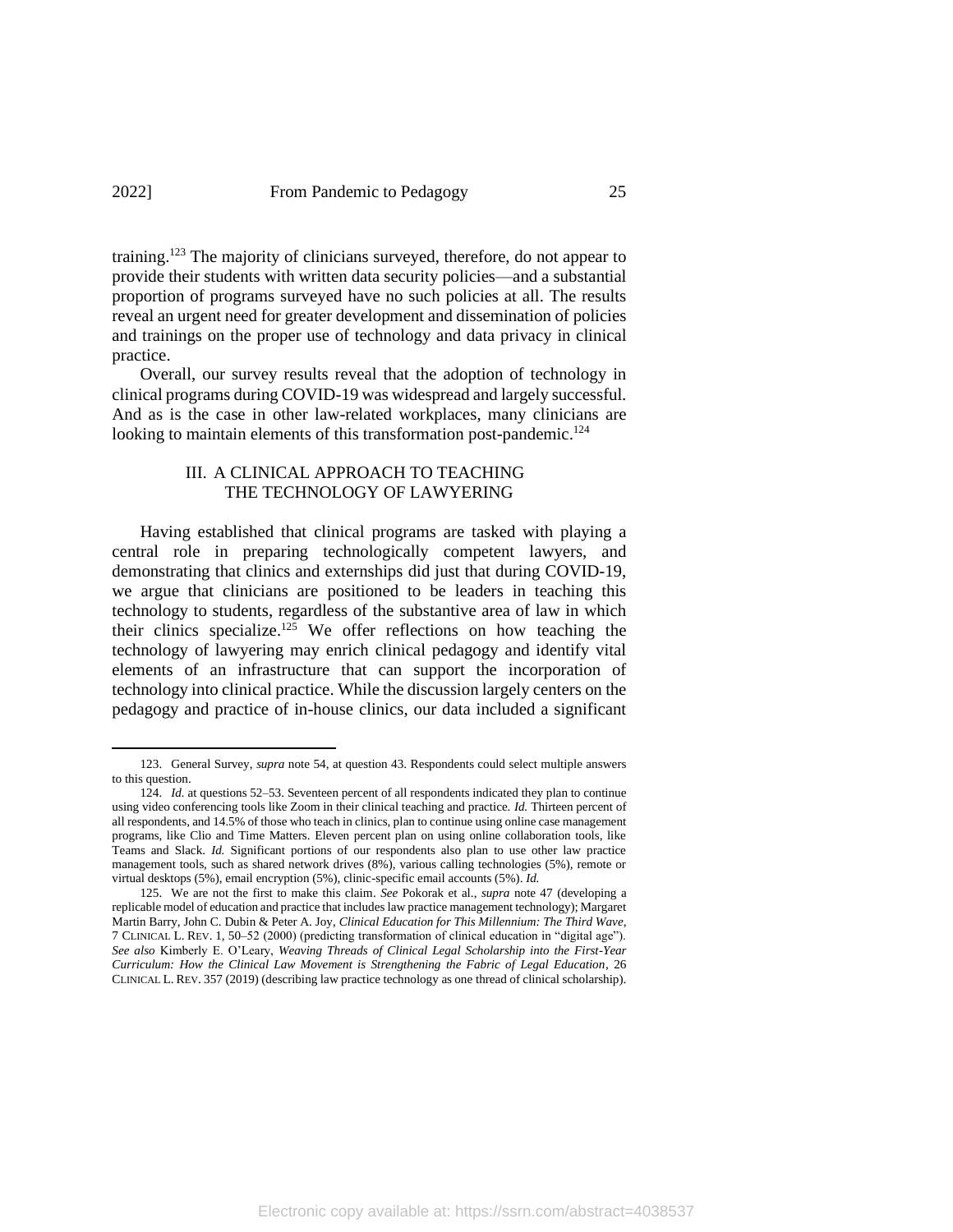number of externship educators. We hope some in that community will find value in this conversation and expand upon it in ways that respond to their unique needs.

### *A. Applying the Lens of Clinic Pedagogy*

The merger of education and practice that lies at the heart of clinics and externships has sparked the development of a rich, varied, and constantly evolving clinical pedagogy.<sup>126</sup> A comprehensive distillation of clinical pedagogy and a discussion of the ways that technology can enrich clinical pedagogy are beyond the scope of this Article.<sup>127</sup> We instead use a brief overview of the seven goals of clinical pedagogy identified by Susan Bryant, Elliot S. Milstein and Ann C. Shalleck in *Transforming the Education of Lawyers: The Theory and Practice of Clinical Pedagogy* to illustrate how teaching the technology of lawyering might fit within an existing clinical pedagogical framework.<sup>128</sup> While pedagogical choices and priorities vary across programs and from year to year, we propose that the thoughtful integration of technology within any clinic can reinforce the teaching goals and values that are the hallmark of clinical practice.<sup>129</sup>

A primary goal of clinics is to help students integrate their personal and professional identities. <sup>130</sup> Thoughtful deployment of technology in clinical settings can spark exploration of the boundaries of professional relationships, particularly the attorney-client relationship, as mediated by technology. It can also implicate personal boundaries and student

<sup>126.</sup> *See* Barry, Dubin & Joy, *supra* note 125, at 16–18 (providing a history of clinical "methodology").

<sup>127.</sup> Given the *Journal*'s space constraints, it is impossible to cite all the relevant clinical pedagogy. An excellent resource for readers interested in clinical pedagogy isthe bibliography compiled by CLEA and used to train new clinicians. *See* CLINICAL LEGAL EDUCATION ASSOCIATION, HANDBOOK FOR NEW CLINICAL TEACHERS 33-45 (May 2019) (available https://wustl.app.box.com/file/880686788556 [https://perma.cc/3T7M-WNEW]).

<sup>128.</sup> SUSAN BRYANT, ELLIOTT S. MILSTEIN & ANN C. SHALLECK, TRANSFORMING THE EDUCATION OF LAWYERS: THE THEORY AND PRACTICE OF CLINICAL PEDAGOGY 4–6, 14–26 (2014). Bryant et al. describe the four clinical methodologies—fieldwork, supervision, seminar, and rounds as operating collectively in service of seven broad learning goals for clinical teaching.

<sup>129.</sup> Other scholars may apply different pedagogical lenses when examining how to teach the technology of lawyering clinics. *See, e.g.*, Stringfellow Otey, *supra* not[e 33,](#page-8-0) at 235–36 (using Sue Bryant and Jean Koh Peters' Five Habits).

<sup>130.</sup> *See* BRYANT ET AL., *supra* note 128, at 14–17.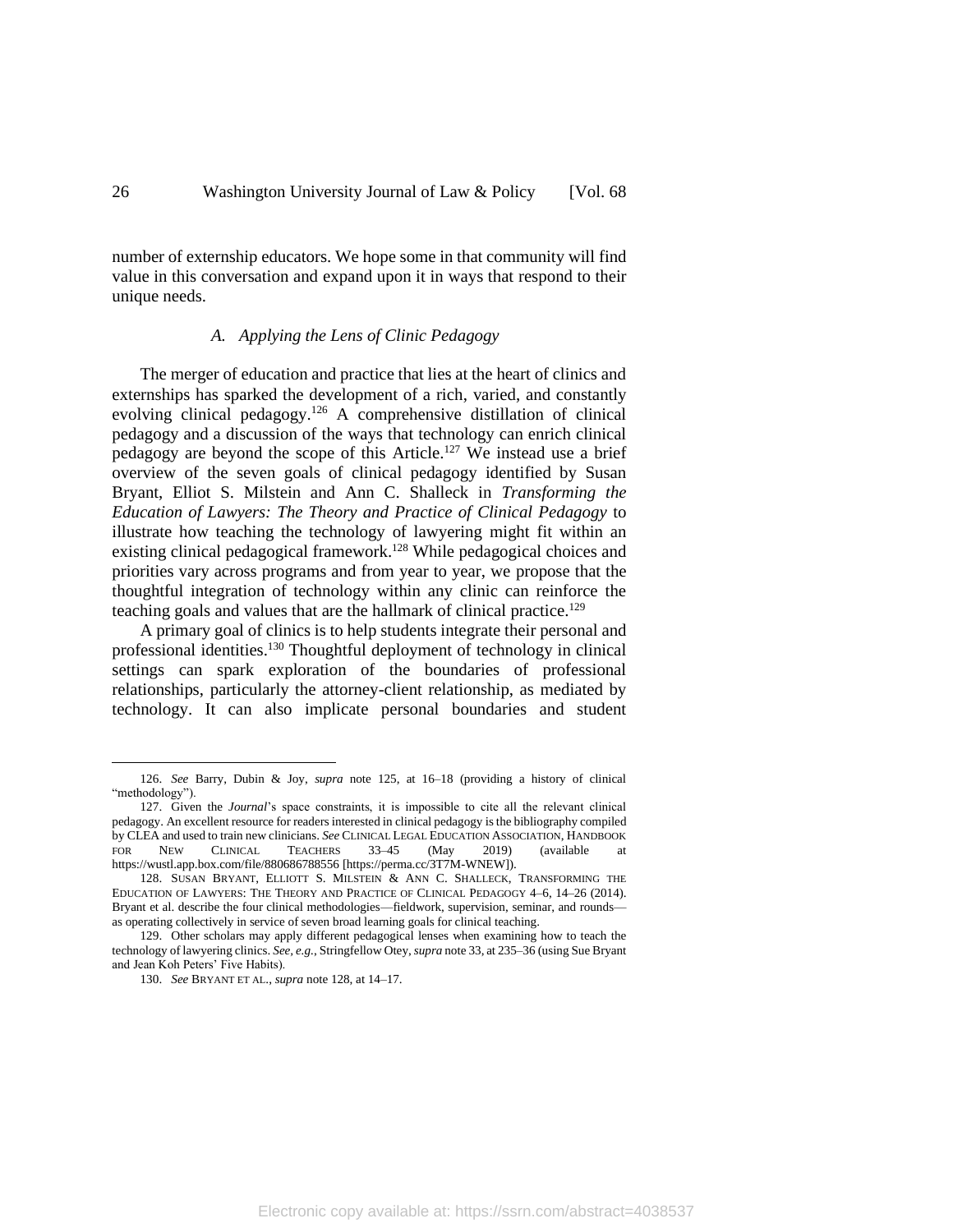wellbeing.<sup>131</sup> The technology of lawyering impacts the identity of the lawyer in virtually every dimension: as advisor, navigator, interpreter, and advocate.<sup>132</sup> By helping students explore the impacts of technology on their multiple identities, clinicians can help prepare students for what will undoubtedly be an ongoing process of personal and professional redefinition in the digital age.

A second goal in clinical education is to increase understanding of how the law functions in people's lives.<sup>133</sup> Technology has transformed not only legal practice, but clients' relationship to the law and legal institutions. Clinical students using technology to serve clients can explore issues of unequal access to technology, as well as the ways in which innovation transforms clients' experiences with legal information and processes for better and worse. Training students to critically examine the role of technology in their clients' lives reinforces for students that lawyering is not about lawyers; it is about clients. It helps students develop critical insights from a perspective other than their own.

As clinical practice operates under real-life conditions of instability and change, clinical pedagogy aims to improve students' capacity to manage uncertainty, exercise judgment, and take action under imperfect conditions. <sup>134</sup> Technology itself can be disruptive, it is ever-changing, and it is not always reliable. The technology of lawyering can be leveraged by clinicians to teach problem solving, flexibility, and adaptation in real life applications. For example, clinicians can help students prepare for uncertainty and equip them to provide direction to clients who experiences technical failures or face barriers to accessing technology.

134. *Id.* at 19–20.

<sup>131.</sup> *See* Brittany Stringfellow Otey, *Buffering Burnout: Preparing the Online Generation for the Occupational Hazards of the Legal Profession*, 24 S. CAL. INTERDISC. L.J. 147 (2014) (arguing that stress management skills become more important for millennial lawyers, who have 24-7 access to work and social technology, and proposing best practices to foster wellbeing). *See generally* SHAILINI JANDIAL GEORGE, THE LAW STUDENT'S GUIDE TO DOING WELL AND BEING WELL 13–48 (2021) ("cultivating focus in the 24/7 digital age").

<sup>132.</sup> Susan Bryant, *The Five Habits: Building Cross-Cultural Competence in Lawyers*, 8 CLINICAL L. REV. 33 (2001) (describing the Five Habits of cross-cultural lawyering that have been widely adopted as seminal components of clinical pedagogy).

<sup>133.</sup> *See* BRYANT ET AL., *supra* note 128, at 17–19 (describing goal two as seeking to "increase understanding of how law, the legal system, and other institutions function in the lives of people, particularly the most marginalized.").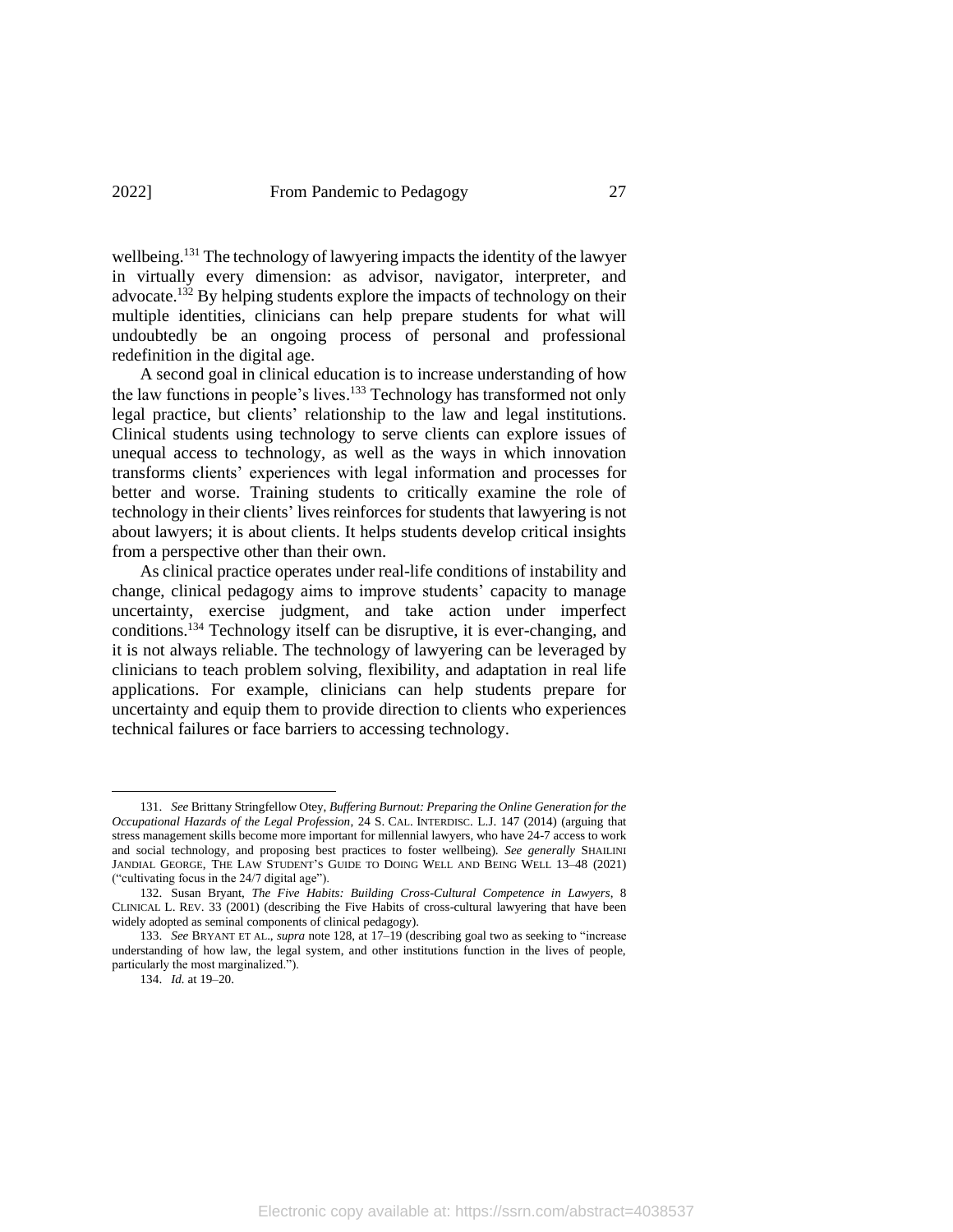Clinical education also provides opportunities for students to develop new modes of "thinking like a lawyer."<sup>135</sup> The deployment of technology transforms how attorneys communicate their clients' stories, as well as how judges and others receive this information. Legal technology can offer rich opportunities for clinical students to engage in new modes of narrative and creative thinking and reflect on the impact of technology on those processes.

By teaching students to critically assess and thoughtfully apply new law practice technologies, clinical programs can help students develop a lifelong commitment to learning in a professional setting.<sup>136</sup> Today's lawyers must continually learn to deploy new technologies; exposure in clinics can prepare students for that ongoing learning. Engagement with online tools that facilitate collaboration can build twenty-first century teamwork skills. <sup>137</sup> Involving students in an exploration of their own learning around technology can also help students develop metacognition.<sup>138</sup>

Another important goal of clinical education is supporting students in the development of skills associated with the human dimension of practice. <sup>139</sup> Our modes of human interaction were radically transformed during the pandemic. By using technology in practice, students can learn new ways of making connections with clients, factfinders, and others. Clinicians can help students reflect on how and why technology facilitates and hampers client relationships, offering new insights into clientcenteredness and cultural competency. <sup>140</sup> By helping students center the perspectives and experiences of clients within technology, clinicians can help students recognize their own biases, assumptions, and privileges.

Finally, clinicians can employ the technology of lawyering in teaching a range of lawyering skills.<sup>141</sup> The skills associated with leveraging

<sup>135.</sup> *Id.* at 21–23.

<sup>136.</sup> *Id*. at 23–25.

<sup>137.</sup> The process of collaboration is identified by Bryant et al. as consistent with building a lifelong commitment and skills to learn in professional settings*. Id.* at 23–24.

<sup>138.</sup> *Id.* at 25.

<sup>139.</sup> *Id.* at 25–26.

<sup>140.</sup> *See generally* DAVID A. BINDER ET AL., LAWYERS AS COUNSELORS: A CLIENT CENTERED APPROACH (3d ed. 2012); William H. Simon, *Lawyer Advice and Client Autonomy: Mrs. Jones's Case*, 50 MD. L. REV. 213 (1991) (describing and critiquing various models of client-centered lawyering); Bryant, *supra* note 132 (discussing the role of culture in lawyering and describing a process that lawyers can use to avoid or recover from cultural blinders); *see also* Steenhuis & Colarusso, *supra* note 15, at 29 (describing how Document Assembly Line project in legal technology lab taught students to listen differently).

<sup>141.</sup> *See* BRYANT ET AL., *supra* note 128, at 27–29.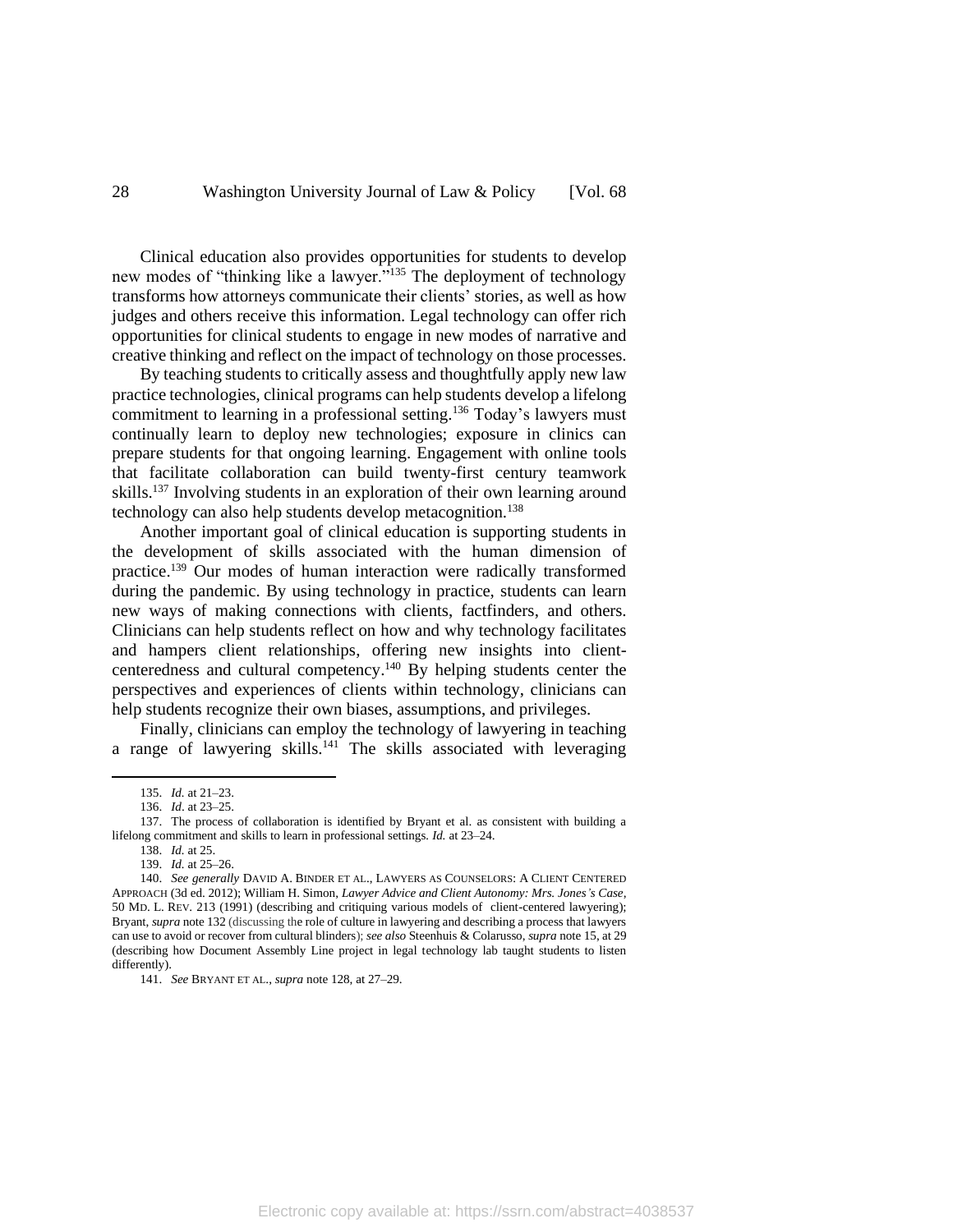## 2022] From Pandemic to Pedagogy 29

technology necessarily cut across client interviewing, client counseling, persuasion, story-telling, and oral advocacy, to name a few. By integrating the technology of lawyering into core skills development, clinical programs can better prepare students to transfer and apply their lawyering skills in the technology-infused legal settings into which they will emerge as attorneys. Clinicians can engage students in identifying the ways in which various technologies impact the execution of different lawyering skills and offer feedback to students that specifically addresses their deployment of technology.

This application of the technology of lawyering to one model of clinical pedagogy barely scratches the surface. Nevertheless, we hope it sparks further exploration of the ways in which the technology of lawyering may enhance this and other approaches to clinical pedagogy. In the next section, we offer practical guidance on incorporating the technology of lawyering into clinical practice as a way to begin working toward these broad goals.

#### *B. Building a Programmatic Infrastructure for Technology*

Technology as a pedagogical tool is only part of the picture in the clinical context. For clinicians, the task is to help students navigate the realities of a digitized law practice in real time and under the most dynamic of conditions. During COVID-19, many clinics deployed technology asneeded and with little advanced planning. As our experience with COVID-19 evolves, clinical programs will remain laboratories of technological practice within law schools. To create the best clinical learning and teaching environment around technology, clinics should consider building an "infrastructure" that can support the technology of lawyering. We describe some core elements below.

First, clinical programs should consider adopting technology holistically. Rather than a piecemeal or reactive approach, clinical programs should consider adopting a suite of technologies that collectively meet programmatic needs. Clinical programs should investigate which technologies will work in coordination with others, including which technologies can integrate with one another and which may be duplicative.<sup>142</sup> The needs of clinical programs will vary, but a

<sup>142.</sup> For example, we both employed virtual desktop technology (VDI) for all clinical work in our clinics but neither Zoom nor the video feature of Microsoft Teams work through our VDI. Our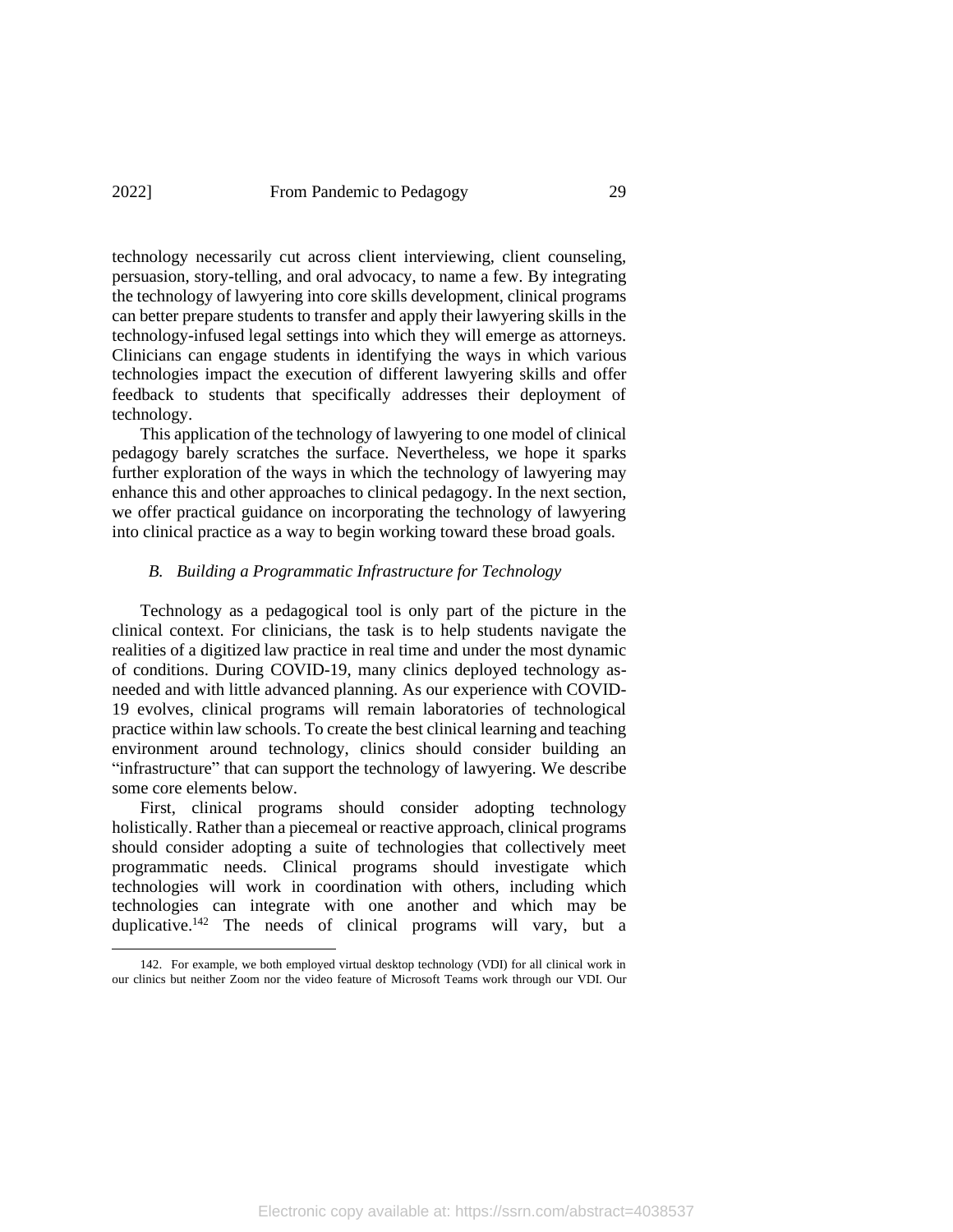comprehensive clinic technology plan might include, at a minimum: a professional case management system (e.g., Clio, Time Matters), secure video conferencing technologies (e.g., HIPAA Zoom, Microsoft Teams), collaboration or teamwork tools (e.g., Microsoft Teams, Slack), secure and dedicated clinic email addresses, virtual or remote desktops for clinic-use only, shared network drives for clinic-use only, secure printing, phone calling technologies, and secure texting/messaging.<sup>143</sup> This list will necessarily evolve over time.

Next, clinical programs should prioritize meaningful remote access to the various technologies for students, faculty, staff, and clients. It is not enough to have a case management system. Individuals need to access that system from remote locations. For clients, this may mean accessing technology on smart phones, as well as in settings with limited or inconsistent internet. For students, staff, and faculty, this might mean a VDI system that allows the team to access case files and computer programs securely from home, court, or elsewhere.

The survey results also highlight the importance of marshalling institutional support prior to adopting technologies. Such support includes financial support, IT support, and risk management or legal support in negotiating contracts with vendors. It also includes the budget necessary for customization and training, even for technologies offered for free to law school clinics.

programs provide clinical students with dedicated clinical email addresses, which are the foundation for all other clinic-related technology accounts.

<sup>143.</sup> While email has been around since before most law students were born, the way in which we access email has changed. Email is now easily accessed on cell phones and tablets, as well as via web browsers on personal or even public computers. Emails can send and receive large attachments using ZipDrives and other tools. Many law school email accounts have significant storage capacity, retaining the entirety of a student's sent and received emails over the duration of their time in school and beyond. Many universities and law schools, recognizing the power of emails in engaging alumni, generally give their students access to their email accounts for life. These school email accounts can be automatically and invisibly forwarded to free accounts like those offered from Gmail. Given the evolution of email technology, law school clinical programs have significant security concerns to consider with student email accounts. Some questions that clinical programs need to ask include: What are the pros and cons of cloud-based access to emails? Is it safe for students to forward emails to personal accounts? What level of data security do various email accounts offer? What are the policies in terms of third-party access? What type of access, if any, should University or Law School personnel outside of clinic have to clinic email accounts? What are the best methods of email encryption, and when should it be employed? Some of these questions should be answered in a comprehensive technology policy. *See supra* note 109 (discussing advantages of clinic specific email accounts).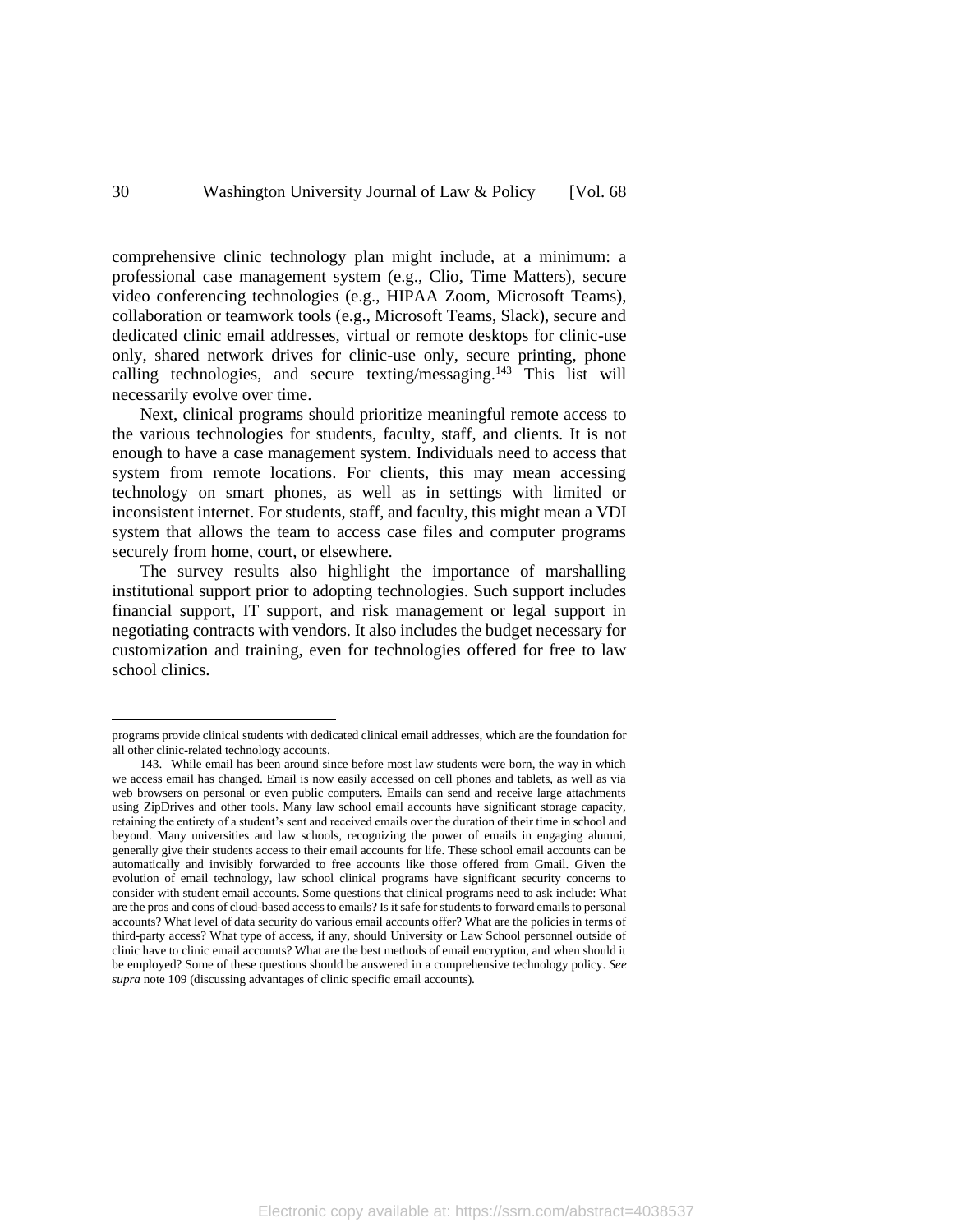### 2022] From Pandemic to Pedagogy 31

This inquiry revealed that many clinical programs lack robust data security policies and/or policies governing the use of technologies in clinic. <sup>144</sup> The experience during COVID-19 for some clinicians (largely by necessity) may have been to provide access to various technologies and let their tech savvy students "figure it out." <sup>145</sup> Comprehensive policies are important to ensure client data is secured in accordance with ethical obligations, as well as state and federal laws.<sup>146</sup> These policies should also include parameters for how and when technologies may be accessed. Technology that is deemed sufficiently secure for use on a school computer or a home laptop via a secured VDI may not be adequately secured when accessed by a student on a smart phone or over a public internet connection. Clinical programs should provide training to their students, faculty, and staff on these policies.

Finally, rather than taking an ad-hoc approach to assessing new technologies, clinicians should develop a set of standards and a process by which to do so.<sup>147</sup> Standards might include the degree of third-party access to data and accounts, ownership/control over data, cost, the terms of use and licensing provisions, user versus institutional control over account settings, and whether and how the technology will integrate with the existing suite of clinic technology utilized. The evaluation process might include a panel of students and faculty to review new technologies, weigh the risks and benefits of their adoption against the standards identified, and make recommendations on their adoption in the clinical setting. Participation by students offers valuable, transferrable lessons for practice.

#### IV. CONCLUSION

Teaching students to leverage the technology of lawyering has steadily evolved into an imperative within clinical education. Recognizing their role

<sup>144.</sup> *See* General Survey, *supra* not[e 54,](#page-13-0) at questions 42–43; *see also supra* Section IID.

<sup>145.</sup> *See, e.g.*, Volini, *supra* note 34, at 53 (describing the myth that millennials understand technology and don't require instruction and training); Canick, *supra* note [37,](#page-9-0) at 665 (describing the "misperception that current students already 'get it'" with respect to incorporating technology in the legal curriculum). "Students' abilities are oriented toward their personal, social, and educational needs, and may not be well matched with professional skills needed in the practice of law." *Id.*

<sup>146.</sup> *See, e.g.*, MODEL RULES OF PROF. CONDUCT r. 1.6(c), 4.4(b) (ABA 2021).

<sup>147.</sup> *See* Stringfellow Otey, *supra* not[e 33,](#page-8-0) at 262 (recommending that clinics require students to review and sign a "technology user agreement" and providing a sample).